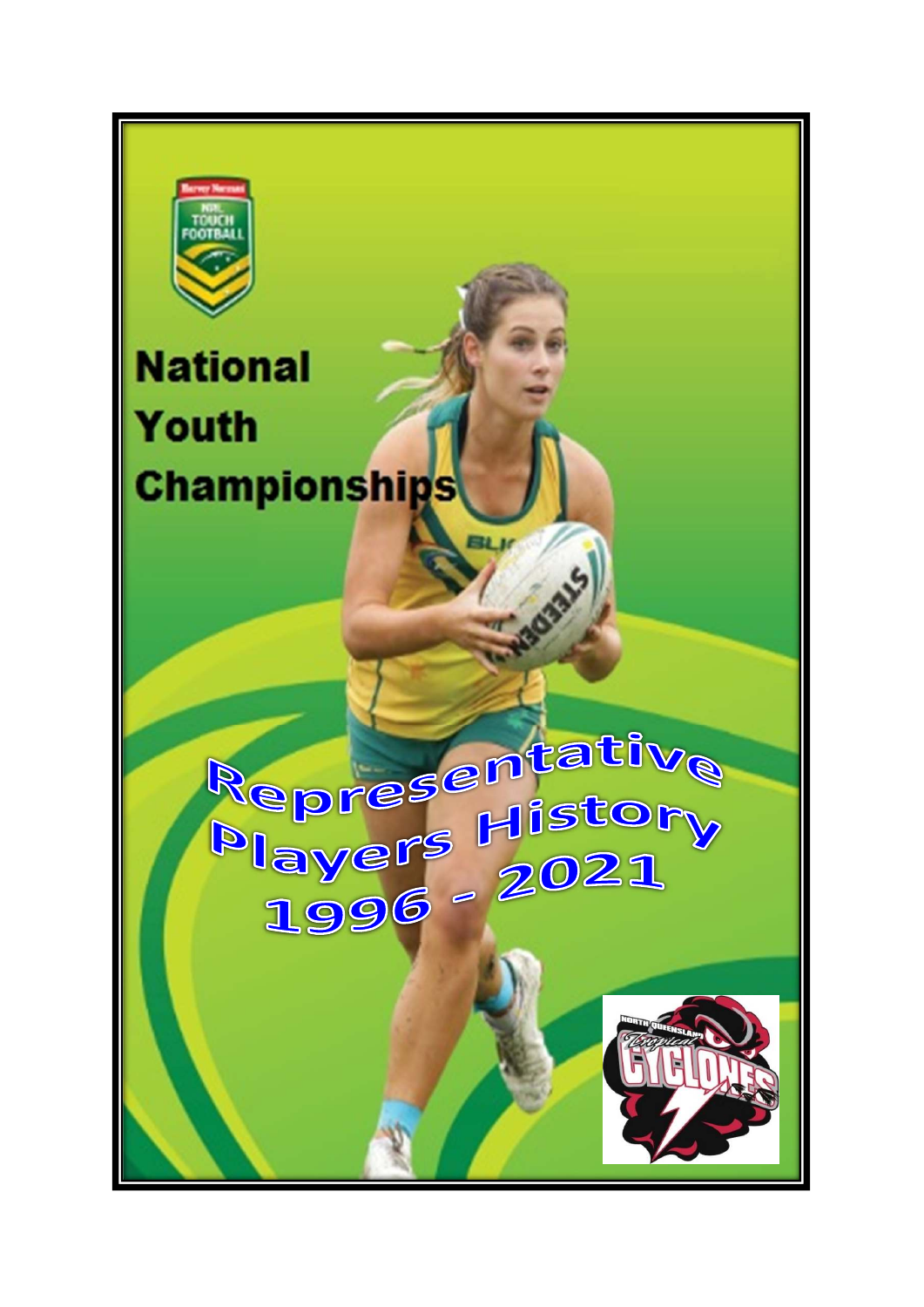

## **NATIONAL UNDER 18's CHAMPIONSHIPS**

### **REPRESENTATIVE PLAYERS**



## **Cary Thompson Touch Author and Historian**

The history of the Under 18's goes back to 1987 when the Australian Secondary Schools Championships was first played in Canberra combining the Under 16's and Under 18's titles at the one event.

This continued until 1993 when the event became a series between Queensland State Secondary Schools, NSW Combined Schools, NSW Combined Catholic Colleges and New Zealand Schools and continued until 1996.

That year the Under 18's Championships incorporated the National Touch League franchise holders and the competition expanded into what it is today the premier junior Touch Tournaments in the World

In 2008 the Under 18's were combine with the Under 20's to create the National Youth Championships. In 2020 the Covid-19 Pandemic caused governments to close borders and the Schools events were cancelled across Australia. TFA created a National Youth Championships based in Queensland and was only attended by Community Based teams from that **State** 

Attached is the history of players who have represented community teams at the events from 1996 to 2021

If there are any alterations or amendments then please contact caryandgwenda@bigpond.com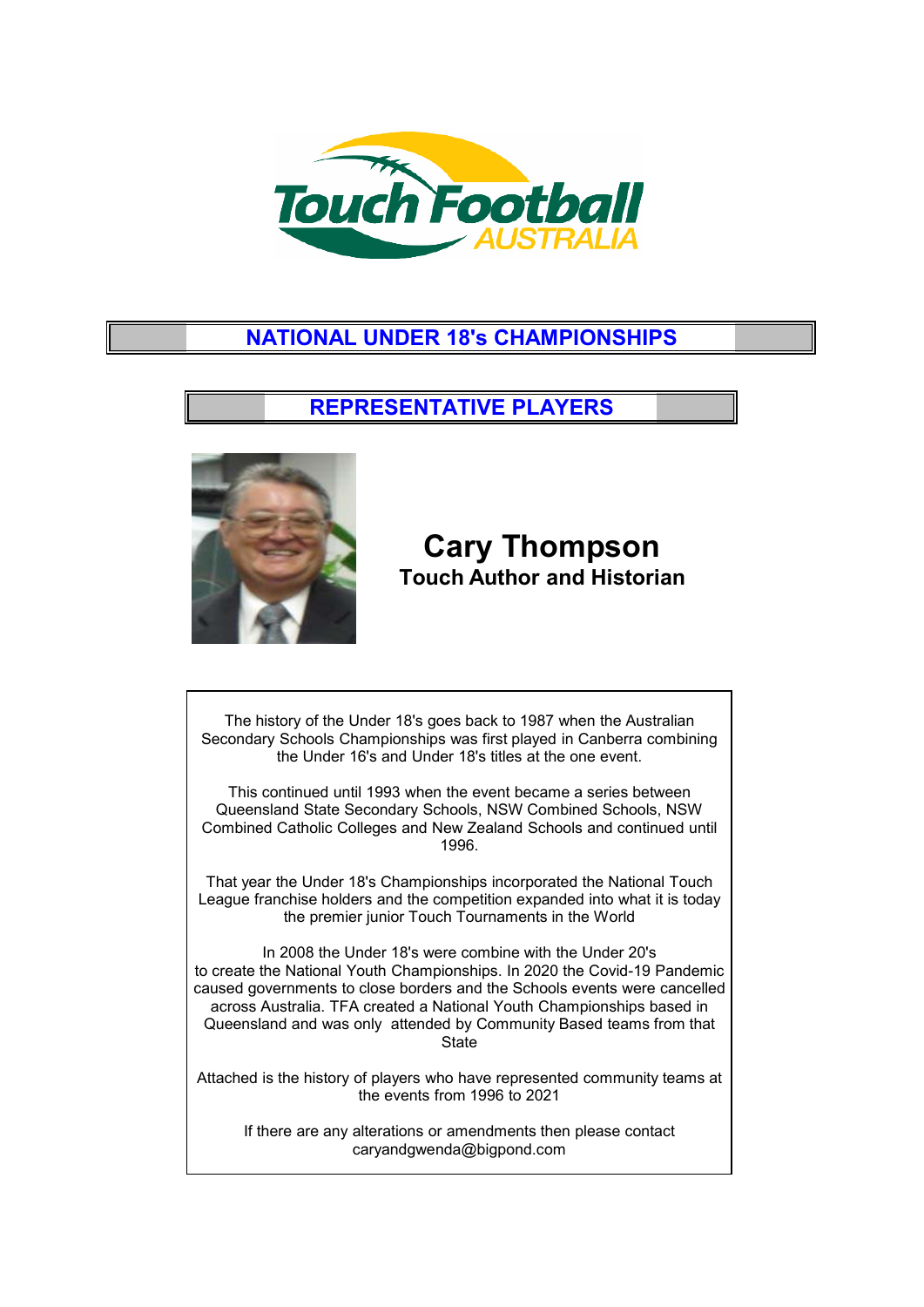## **NORTH QUEENSLAND TROPICAL CYCLONES**

### **National Youth Representatives**

| 2001 - ATA Nationals 18's - Coffs Harbour          | Charles Buchanan       | Shannon Whiteho        |
|----------------------------------------------------|------------------------|------------------------|
| 2002 - ATA Nationals 18's - Coffs Harbour          | David Dawes            | Amanda Cran            |
| 2003 - ATA Nationals 18's - Coffs Harbour          | Aidan Guerra           | Kirsti Le Gay Brer     |
| 2004 - ATA Nationals 18's - Coffs Harbour          | Glen Guerra            | Kellie Higgins         |
| 2005 - TFA Nationals 18's - Coffs Harbour          | <b>Trevor Scott</b>    | Kira Andy              |
| 2006 - TFA Nationals 18's - Coffs Harbour          | Luke Abel              | <b>Betty Mareko</b>    |
| 2008 - TFA Nationals 18's - Coffs Harbour          | <b>Chris Taiters</b>   |                        |
| 2010 - TFA Nationals 18's - Kawana Waters          | <b>Jake Carter</b>     | <b>Maggie Styles</b>   |
| 2011 - TFA Nationals 18's - Kawana Waters          | Clint Conway           | <b>Maggie Styles</b>   |
| 2013 - TFA Nationals 18's - Kawana Waters          | Callum Purdon          | Bailee Villalba        |
| 2015 - TFA Nationals 18's - Sunshine Coast Satdium | <b>Kyall Davern</b>    | <b>Tiffany Woodall</b> |
| 2016 - TFA Nationals 18's - Bokarina               | <b>Kyall Davern</b>    | <b>Talulah Tillett</b> |
| 2017 - TFA Nationals 18's - Bokarina               | Bennett Jesberg        | <b>Meckensie Huds</b>  |
| 2018 - TFA Nationals 18's - Bokarina               | <b>Brayden Huggers</b> | <b>Meckensie Huds</b>  |
| 2019 - TFA Nationals 18's - Bokarina               | Samuel Twiname         | Olivia Jonsson         |
| 2020 - National Youth Championships - Bokarina     | Clay Smith             | <b>Maddie Matthews</b> |
| 2021 - National Youth Championships - Bokarina     | Beau Hodges            | Teesha Edwards         |

# **Most Valuable**

**Player**

#### **Boys Girls**

Charles Buchanan Shannon Whitehouse David Dawes - Amanda Cran Aidan Guerra <sup>Kirsti</sup> Le Gay Brereton<br>Clen Guerra **Kellie Higgins** Kellie Higgins Trevor Scott Kira Andy Luke Abel **Betty Mareko** 

## **2010 - Jake Carter 18th Carter Maggie Styles<br>2010 - Clint Conway - Maggie Styles Maggie Styles<br>Bailee Villalba**

2015 - <mark>Kyall Davern</mark> 1975 - Tiffany Woodall<br>2015 - <mark>Kyall Davern</mark> Talulah Tillett **2017 - Bennett Jesberg - Meckensie Hudson** Brayden Huggers Meckensie Hudson Samuel Twiname Olivia Jonsson Clay Smith Maddie Matthews

| last name        | first     | division    | position  |    |    | <b>Years</b> |
|------------------|-----------|-------------|-----------|----|----|--------------|
|                  |           |             |           |    |    |              |
| Abel             | Luke      | <b>Boys</b> |           | 06 |    |              |
| Abel             | Monique   | Girls       |           | 06 |    |              |
| Adams            | Ashleigh  | Girls       |           | 06 |    |              |
| Agapiou          | Aikira    | Girls       |           | 10 |    |              |
| Aitken           | Zoe       | Girls       |           | 16 | 17 |              |
| Algate           | Jake      | <b>Boys</b> |           | 05 |    |              |
| Allom            | Douglas   | Boys 12     | Ass Coach | 21 |    |              |
| Althofer         | Tyson     | Boys 12     |           | 20 | 21 |              |
| Anderson         | Grace     | Girls 16    |           | 20 |    |              |
| Andy             | Allison   | Girls 14    | Ass Coach | 20 |    |              |
| Andy             | Kira      | Girls       |           | 05 |    |              |
| Angus            | Aimee     | Girls       |           | 20 | 21 |              |
| Archer           | Angela    | Girls       | Manager   | 19 |    |              |
| Archer           | Felicity  | Girls       |           | 18 | 19 | 20           |
| Argent           | Dave      | <b>Boys</b> | Manager   | 01 |    |              |
| Armit            | Gemma     | Girls       |           | 04 |    |              |
| Arnold           | Melissa   | Girls       |           | 01 |    |              |
| Ashelford        | Renee     | Girls       |           | 03 |    |              |
| Ashton           | Emma      | Girls       |           | 01 |    |              |
| <b>Baker</b>     | Tegan     | Girls       |           | 10 | 11 |              |
| Bakonyi          | Riley     | <b>Boys</b> |           | 21 |    |              |
| <b>Balderson</b> | Keira     | Girls       |           | 03 | 04 |              |
| <b>Bannister</b> | Luke      | Boys 12     |           | 21 |    |              |
| Barba            | Lillee    | Girls 12    |           | 21 |    |              |
| <b>Barnes</b>    | Nina      | Girls       |           | 11 |    |              |
| <b>Barton</b>    | Mitchell  | <b>Boys</b> |           | 11 | 13 |              |
| Barton           | Paisley   | Girls       |           | 13 |    |              |
| <b>Barwick</b>   | Stephanie | Girls       |           | 02 |    |              |
| <b>Batten</b>    | Emily     | Girls       |           | 18 | 20 | 21           |
| <b>Batten</b>    | Traci     | Girls       | Manager   | 18 |    |              |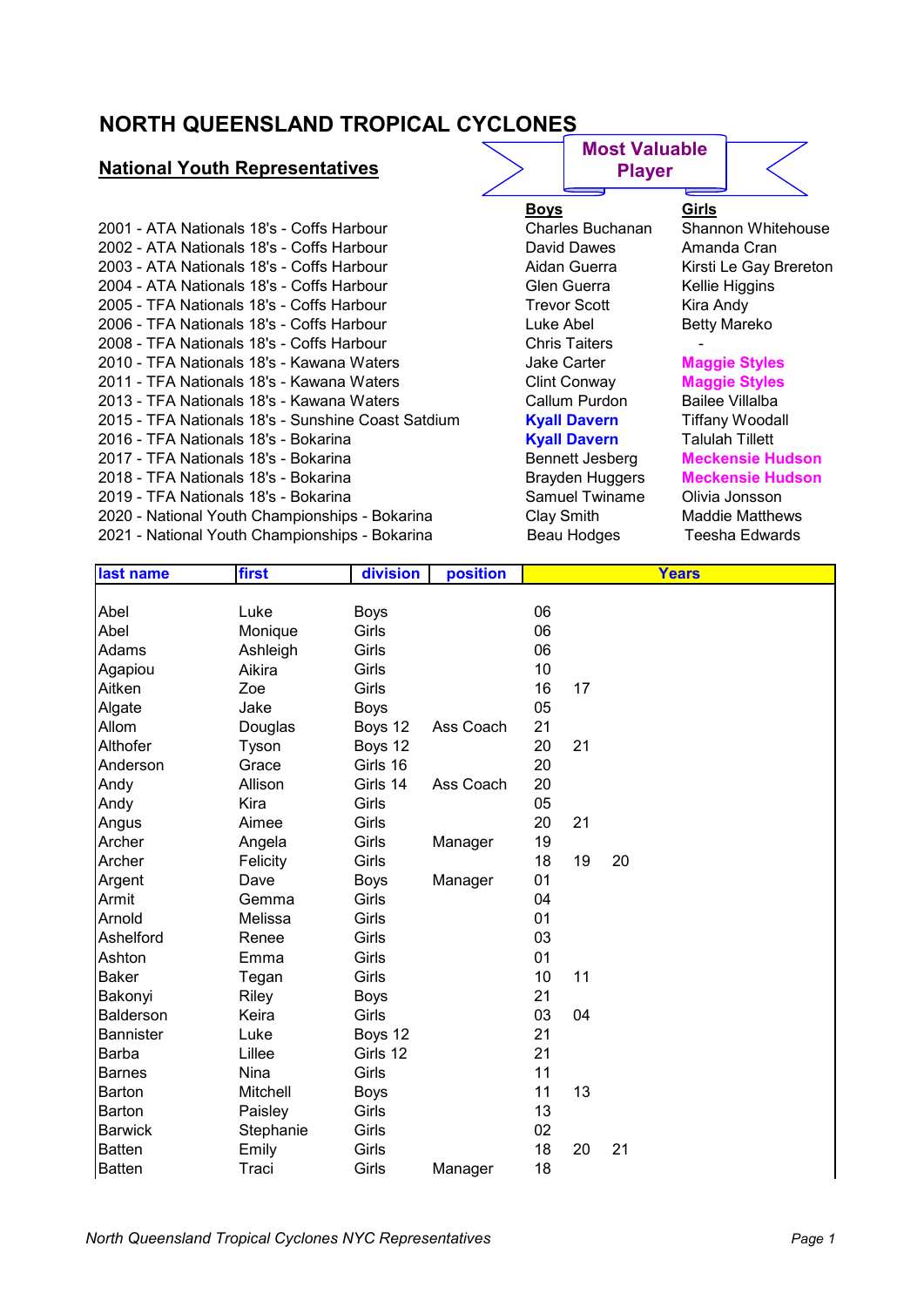| last name       | first         | division    | position  |    |     |    | <b>Years</b> |
|-----------------|---------------|-------------|-----------|----|-----|----|--------------|
|                 |               |             |           |    |     |    |              |
| <b>Beale</b>    | Michael       | <b>Boys</b> |           | 03 |     |    |              |
| <b>Beckitt</b>  | Colin         | <b>Boys</b> | Coach     | 15 | 16  | 17 | 18           |
| <b>Beitsch</b>  | Tyrese        | Boys 12     |           | 20 |     |    |              |
| Bell            | Marcus        | Boys 14     |           | 20 |     |    |              |
| <b>Bethel</b>   | Nikki         | Girls 12    |           | 21 |     |    |              |
| Beveridge       | Lara Ann      | Girls       |           | 17 | 18  | 19 |              |
| <b>Bourke</b>   | John          | Girls       | Coach     | 17 | 18  | 19 |              |
| <b>Bourke</b>   | Sean          | Boys 16     |           | 20 |     |    |              |
| <b>Bourne</b>   | Stefenni      | Girls       |           | 04 |     |    |              |
| <b>Bower</b>    | Jack          | <b>Boys</b> |           | 21 |     |    |              |
| <b>Brack</b>    | Josh          | <b>Boys</b> |           | 10 |     |    |              |
| Brackenridge    | <b>Tyrese</b> | Boys 12     |           | 21 |     |    |              |
| <b>Bradford</b> | Kristen       | Girls       |           | 13 |     |    |              |
| <b>Bragg</b>    | Kurt          | <b>Boys</b> |           | 05 |     |    |              |
| <b>Brandon</b>  | Chelsea       | Girls 12    |           | 20 |     |    |              |
| <b>Brennan</b>  | Caitlin       | Girls 12    |           | 20 | G14 | 21 |              |
| <b>Brennan</b>  | Patrick       | Boys 14     |           | 20 |     |    |              |
| <b>Brennan</b>  | Tanya         | Boys 14     | Manager   | 20 |     |    |              |
| <b>Brereton</b> | Emma          | Girls       |           | 04 | 05  |    |              |
| <b>Brewer</b>   | Jake          | Boys 16     |           | 21 |     |    |              |
| <b>Brown</b>    | Lachlan       | <b>Boys</b> |           | 18 | 19  |    |              |
| <b>Brown</b>    | Mitchell      | Boys 16     |           | 21 |     |    |              |
| <b>Browne</b>   | Crystal       | Girls       |           | 06 |     |    |              |
| Buchanan        | Charles       | <b>Boys</b> |           | 01 |     |    |              |
| Buchanan        | Levi          | <b>Boys</b> |           | 21 |     |    |              |
| Buchanan        | Takiah-Lani   | Girls       |           | 17 |     |    |              |
| Buczynsky       | Jason         | Boys 14     | Coach     | 20 |     |    |              |
| Buczynsky       | Jason         | Girls 16    | Ass Coach | 21 |     |    |              |
| Buczynsky       | Macy          | Girls       |           | 18 | 20  |    |              |
| <b>Bulley</b>   | William       | <b>Boys</b> |           | 16 |     |    |              |
| <b>Burbidge</b> | Grace         | Girls 16    |           | 20 | 21  |    |              |
| <b>Burns</b>    | Cyra          | Girls       |           | 13 |     |    |              |
| Cabassi         | Darcy         | Boys 12     |           | 21 |     |    |              |
| Callope         | <b>Neerim</b> | Boys        |           | 11 |     |    |              |
| Campbell        | Connor        | <b>Boys</b> |           | 20 | 21  |    |              |
| Cantarella      | Aimee         | Girls       |           | 03 |     |    |              |
| Carbone         | Riley         | Boys 14     |           | 21 |     |    |              |
| Carey           | Alissa        | Girls 16    |           | 20 |     |    |              |
| Carter          | Jake          | <b>Boys</b> |           | 10 | 11  |    |              |
| Caruana         | <b>Bailey</b> | Boys 16     |           | 21 |     |    |              |
| Cassidy         | Preston       | Boys 14     |           | 20 |     |    |              |
| Caswell         | Nicole        | Girls       |           | 02 |     |    |              |
| Cedric          | Colin         | <b>Boys</b> |           | 05 |     |    |              |
| Cedric          | Ross          | <b>Boys</b> |           | 04 | 05  | 06 |              |
| Champion        | Melanie       | Girls       |           | 01 |     |    |              |
| Chew            | Richard       | <b>Boys</b> |           | 11 |     |    |              |
| Clauss          | Joshua        | <b>Boys</b> |           | 03 |     |    |              |
| Clauss          | Justin        | <b>Boys</b> |           | 06 |     |    |              |
| Clayfield       | Amanda        | Girls       |           | 05 |     |    |              |
| Cochrane        | Shawn         | <b>Boys</b> |           | 04 |     |    |              |
| Coe             | <b>Bryce</b>  | Boys 14     | Ass Coach | 20 |     |    |              |
| Coghlan         | Tait          | Boys 16     |           | 21 |     |    |              |
| Colgrave        | Paige         | Girls       |           | 01 | 02  |    |              |
| Colleton        | Adam          | <b>Boys</b> |           | 03 |     |    |              |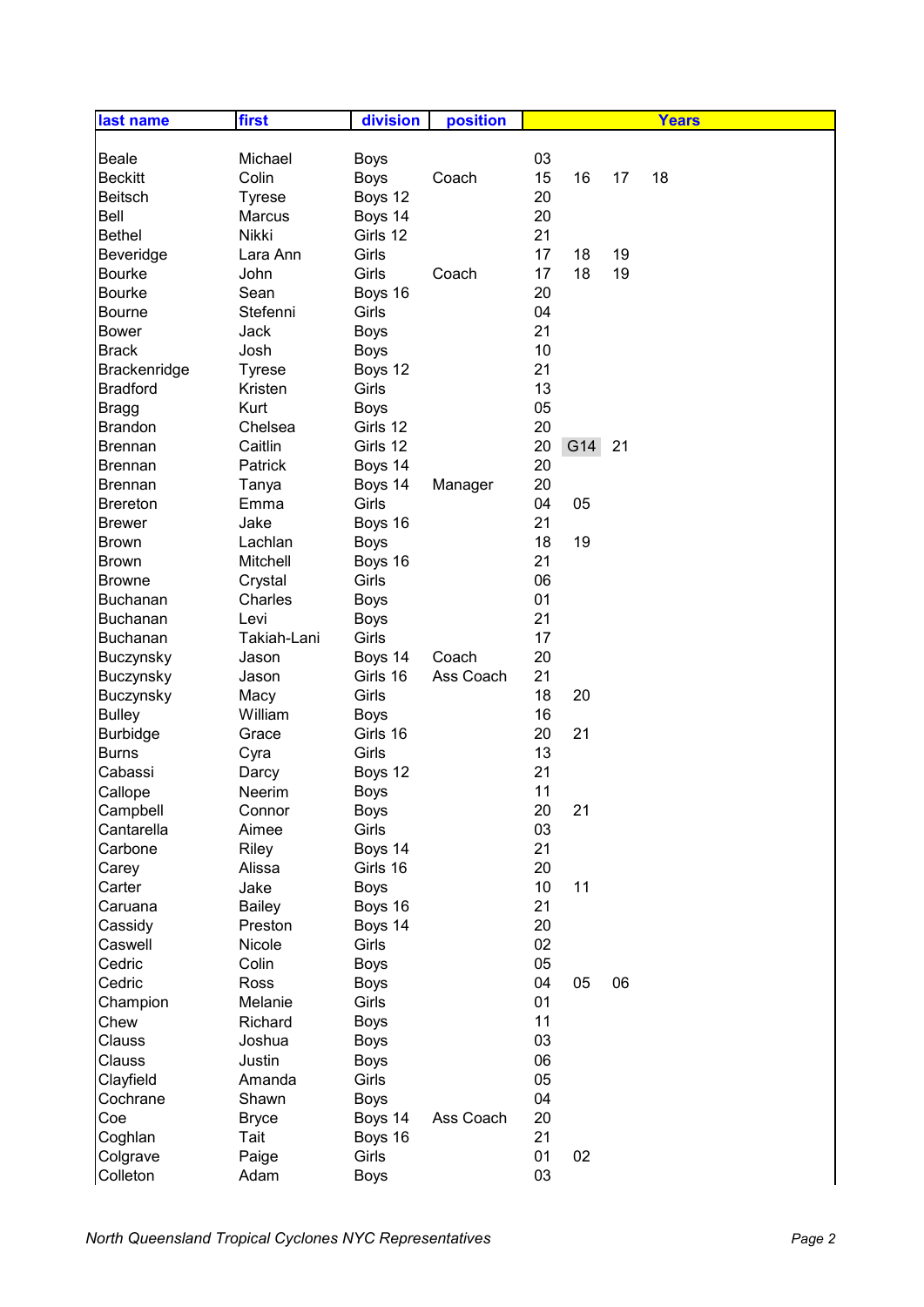| last name       | first          | division    | position  |           |    | <b>Years</b> |
|-----------------|----------------|-------------|-----------|-----------|----|--------------|
|                 |                |             |           |           |    |              |
| Condon          | Dean           | Girls 16    | Ass Coach | 21        |    |              |
| Condon          | Kelly          | Girls 16    | Coach     | 21        |    |              |
| Condon          | Tarlia         | Girls 16    |           | 21        |    |              |
| Condon          | <b>Trinity</b> | Girls       |           | 20<br>21  |    |              |
| Congoo          | Kristian       | <b>Boys</b> |           | 06        |    |              |
| Conway          | Clint          | <b>Boys</b> |           | 11        |    |              |
| Cook            | Alyce          | Girls       |           | 03        |    |              |
| Cooper          | Charlsie       | Girls       |           | 19        |    |              |
| Corrie          | Kristen        | Girls       |           | 03<br>04  |    |              |
| Cran            | Amanda         | Girls       |           | 02        |    |              |
| Craperi         | Joel           | <b>Boys</b> |           | 13        |    |              |
| Crawford        | Melissa        | Girls       |           | 10        |    |              |
| Cream           | Claudia        | Girls       | Manager   | 17        |    |              |
| Crema           | Maddie         | Girls       |           | 16<br>17  | 18 | 19           |
| Crowley         | Michael        | <b>Boys</b> |           | 04<br>03  |    |              |
| Crowther        | Robert         | <b>Boys</b> |           | 04        |    |              |
| Croydon         | <b>Brent</b>   | <b>Boys</b> |           | 04<br>05  |    |              |
| Cummins         | Marcus         | <b>Boys</b> |           | 16        |    |              |
| Cutts           | Kylan          | Boys 14     |           | 21        |    |              |
| Daisy           | Toni           | Girls       |           | 06        |    |              |
| Davern          | Kyall          | <b>Boys</b> |           | 15<br>16  |    |              |
| Davern          | Todd           | <b>Boys</b> |           | 13        |    |              |
| Davies          | Ben            | <b>Boys</b> |           | 08        |    |              |
| Davis           | Gabrielle      | Girls       |           | 11        |    |              |
| Davis           | Kierra         | Girls       |           | 01<br>02  |    |              |
| Dawes           | Ben            | <b>Boys</b> |           | 04        |    |              |
| Dawes           | David          | <b>Boys</b> |           | 01<br>02  | 03 |              |
| Dawson          | Allison        | Girls       |           | 01        |    |              |
| Dawson          | Chanae         | Girls       |           | 15<br>16  |    |              |
| De Brincat      | Lily           | Girls 12    |           | G14<br>20 | 21 |              |
| Deininger       | Logan          | Boys 14     |           | 20        |    |              |
| Di Bartolo      | Taya           | Girls       |           | 17<br>19  |    |              |
| Dinneen         | <b>Brodie</b>  | <b>Boys</b> |           | 21        |    |              |
| <b>Divertie</b> | Leigh          | <b>Boys</b> |           | 01<br>02  |    |              |
| Dixon           | Sophie         | Girls 14    |           | 20<br>21  |    |              |
| Dockrill        | Cooper         | Boys 12     |           | 20        |    |              |
| Donlon          | Benjamin       | Boys 16     |           | 21        |    |              |
| Dorante         | Jaydah         | Girls 16    |           | 20        |    |              |
| Dore            | Kassidy        | Girls 12    |           | 21        |    |              |
| Doring          | Madeline       | Girls 14    |           | 20<br>G16 | 21 |              |
| Dorrick         | <b>Billy</b>   | Girls 16    | Coach     | G12<br>20 | 21 |              |
| Dorrick         | <b>Billy</b>   | Girls       | Ass Coach | 17        |    |              |
| Dorrick         | Peita          | Girls 16    | Manager   | 20<br>G12 | 21 |              |
| Douglas         | Ben            | <b>Boys</b> |           | 06        |    |              |
| Douglas         | Julia          | Girls       |           | 16        |    |              |
| Douglas         | <b>Nick</b>    | <b>Boys</b> |           | 08        |    |              |
| Dowson          | <b>Braith</b>  | Boys 14     |           | 20        |    |              |
| Doyle           | Cooper         | <b>Boys</b> |           | 19        |    |              |
| <b>Driehuis</b> | Emily          | Girls 14    |           | 20<br>G16 | 21 |              |
| <b>Driehuis</b> | Sonya          | Girls 12    | Manager   | 20<br>G14 | 21 |              |
| Dryden          | Hannah         | Girls 12    |           | 21<br>20  |    |              |
| Du Rand         | <b>Brynn</b>   | <b>Boys</b> |           | 19<br>20  | 21 |              |
| Duckworth       | <b>Bradley</b> | <b>Boys</b> |           | 13        |    |              |
| Duncan          | Trent          | <b>Boys</b> |           | 16        |    |              |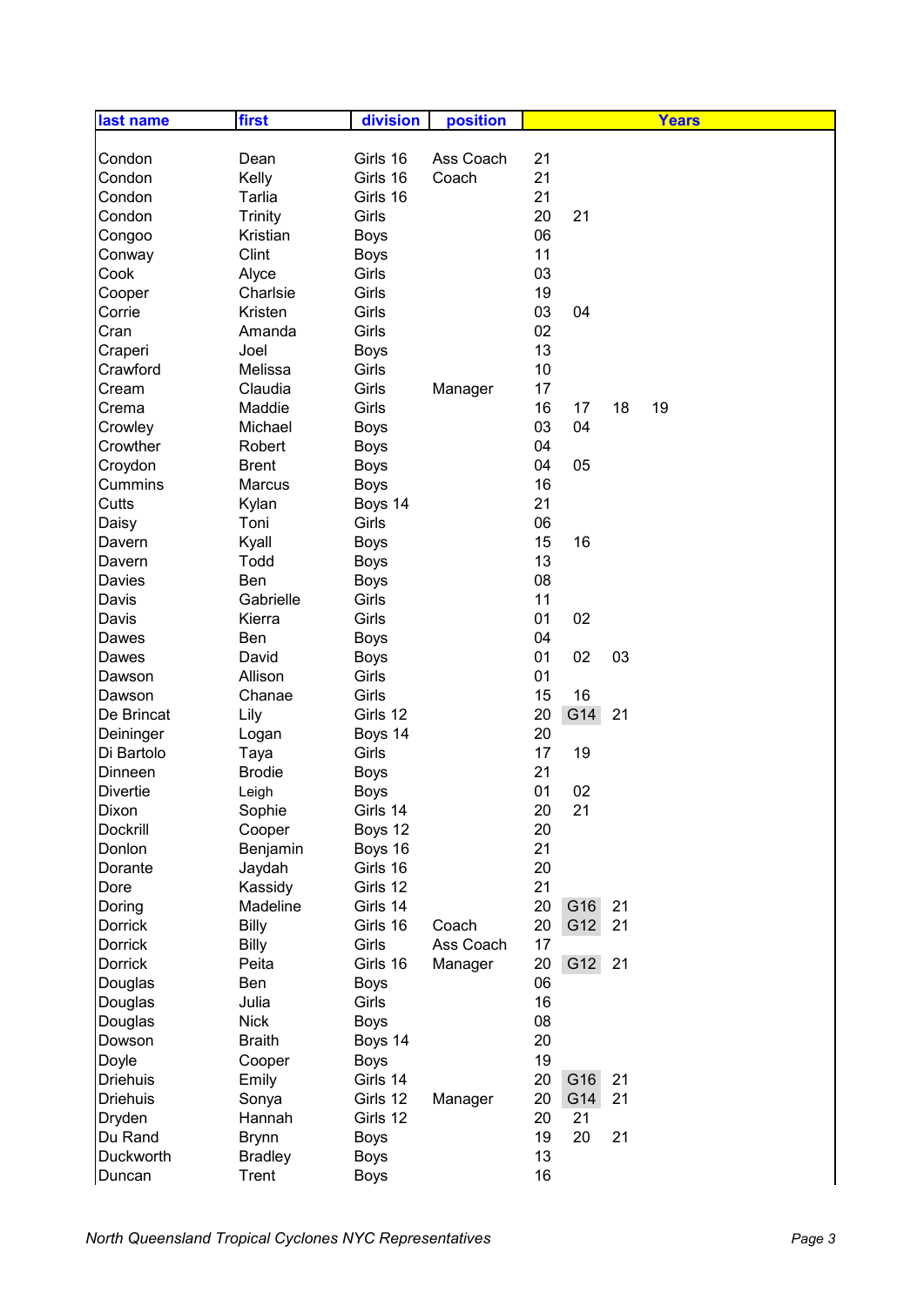| last name      | first         | division    | position  | <b>Years</b>                 |
|----------------|---------------|-------------|-----------|------------------------------|
|                |               |             |           |                              |
| Durighello     | Case          | Boys 12     |           | 21                           |
| Dymock         | Katie         | Girls       |           | 04                           |
| Dzieczko       | Joanne        | Girls       |           | 10                           |
| <b>Edwards</b> | Jodie         | Boys 12     | Manager   | 21                           |
| <b>Edwards</b> | Mark          | <b>Boys</b> | Coach     | 19<br><b>B12</b><br>21<br>20 |
| <b>Edwards</b> | Mark          | <b>Boys</b> | Ass Coach | 17                           |
| Edwards        | Shameus       | <b>Boys</b> |           | 17<br>20                     |
| Edwards        | Teesha        | Girls 16    |           | 20<br>Girls<br>21            |
| Eggins         | Matthew       | <b>Boys</b> |           | 19                           |
| Enoch-Heard    | Layla         | Girls 14    |           | 21                           |
| Essery         | Nayte         | Boys 14     |           | 20                           |
| Evans          | Nicklin       | <b>Boys</b> |           | 10<br>11                     |
| Falconer       | Eden          | Girls       |           | G16<br>19<br>20              |
| Fallon         | Michael       | <b>Boys</b> |           | 13                           |
| Feltrin        | Nadia         | Tour        | Physio    | 20                           |
| Feltrin        | Nadia         | Tour        | Medical   | 21                           |
| Fickling       | Chiquita      | Girls       |           | 17                           |
| Finlay         | Kym           | Girls       | Coach     | 13                           |
| Finlay         | Sam           | Girls       | Ass Coach | 13                           |
| Fitzpatrick    | Aidan         | Boys 16     |           | 21                           |
| Flach          | Renee         | Tour        | Leader    | 18<br>21                     |
| Foster         | Peter         | <b>Boys</b> |           | 04                           |
| Francis        | Ed            | Tour        | Medical   | 18                           |
| Francis        | Shaun         | <b>Boys</b> |           | 08                           |
| Fraser         | Hara Asia     | Girls 16    |           | 20<br>Girls<br>21            |
| Frost          | Nate          | Boys 12     |           | 21                           |
| Furlong        | Nicole        | Girls       |           | 03                           |
| Galliozzi      | Gayle         | Girls       |           | 03                           |
| Gee            | Mikaela       | Girls       |           | 16<br>17                     |
| Geiger         | Jade          | Girls 12    |           | 21                           |
| Gibbon         | Zachary       | <b>Boys</b> |           | 06                           |
| Gigliotti      | Tahlia        | Girls       |           | 18                           |
| Gilbert        | William       | Girls 16    | Ass Coach | 20                           |
| Glase          | Casey         | Girls       |           | 15                           |
| Goninan        | Luke          | <b>Boys</b> |           | 10<br>11                     |
| Goodwin        | Todd          | <b>Boys</b> |           | 01                           |
| Gough          | Daniel        | <b>Boys</b> |           | 19                           |
| Gourley        | Dylan         | Boys 14     |           | 20                           |
| Graf           | <b>Travis</b> | <b>Boys</b> |           | 03                           |
| Graham         | Klay          | Boys 12     |           | 20<br><b>B14</b><br>21       |
| Graham         | Mark          | Boys 14     | Coach     | 21                           |
| Grandy         | Jade          | Girls 12    |           | 21                           |
| Grant          | William       | Tour        | Manager   | 15<br>16                     |
| Griffey        | <b>Brian</b>  | <b>Boys</b> | Manager   | 04                           |
| Griffey        | Michael       | <b>Boys</b> |           | 05                           |
| Griffin        | Hayden        | Boys 14     |           | 20<br>21                     |
| Griffiths      | Matthew       | <b>Boys</b> |           | 01                           |
| Griffiths      | Michael       | <b>Boys</b> |           | 02                           |
| Guerra         | Aidan         | <b>Boys</b> |           | 03                           |
| Guerra         | Cohan         | <b>Boys</b> |           | 08                           |
| Guerra         | Gian          | <b>Boys</b> |           | 02<br>04                     |
| Hagarty        | Anita         | Girls       | Coach     | 20<br>21                     |
| Hagarty        | Anita         | Girls       | Ass Coach | 19                           |
| Hagarty        | Anita         | Girls       | Manager   | 06                           |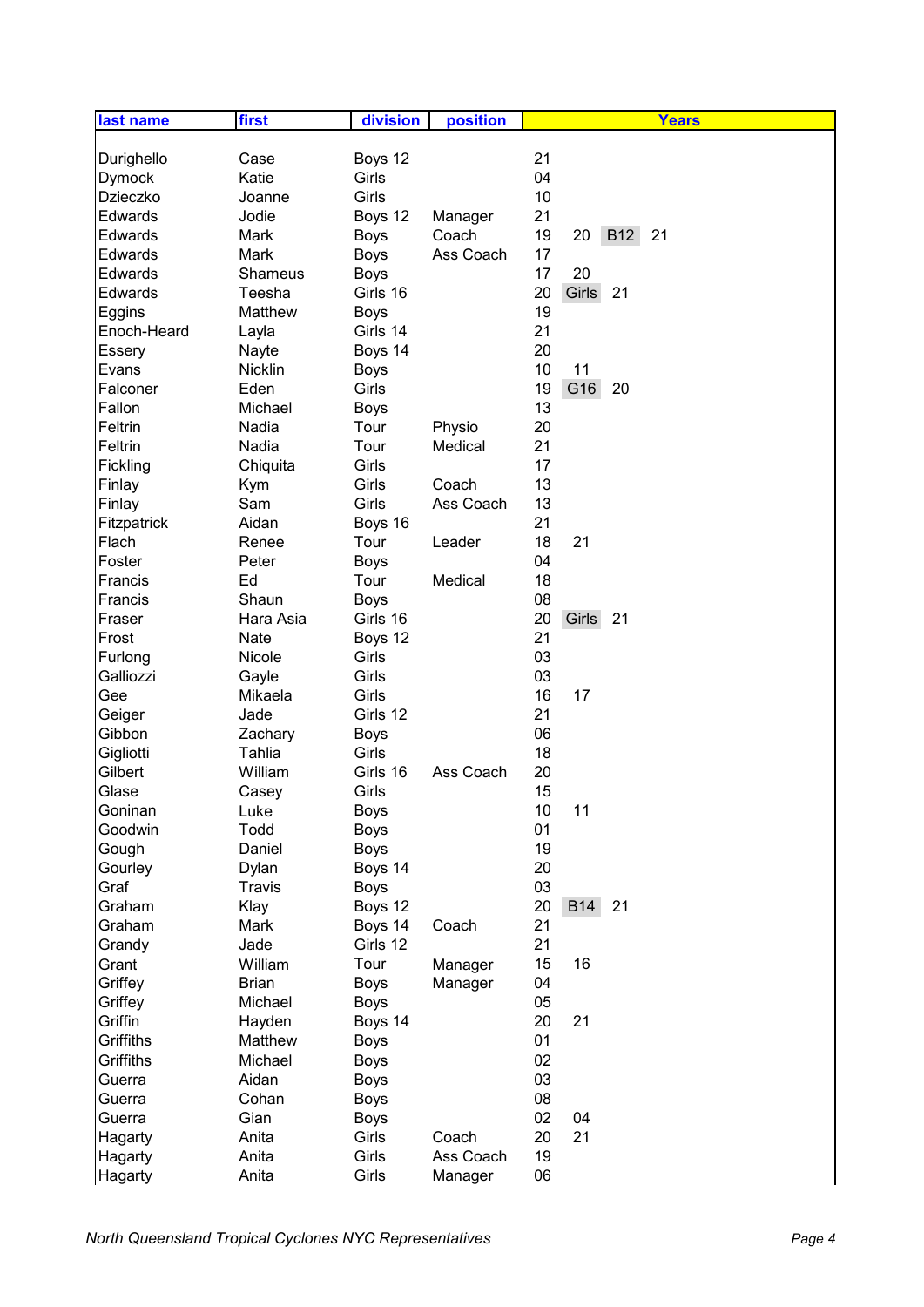| 17<br>18<br>Ethan<br><b>Boys</b><br>Hagarty<br>03<br>Girls<br>Hahling<br>Katrina<br>08<br>Hall<br>Ben<br><b>Boys</b><br>Hall<br>Girls<br>10<br>Carly<br>21<br>Girls 16<br>Harding<br>Elyse<br>16<br>Girls<br>Harris<br>Georgia<br>04<br>Harrison<br>Jason<br><b>Boys</b><br>Coach<br>01<br>Hartwell<br>Shane<br><b>Boys</b><br>20<br>21<br>Hasenkamp<br>Chaz<br>Boys 12<br>11<br><b>Boys</b><br>Alex<br>Hay<br>16<br>Heilbronn<br>Christian<br><b>Boys</b><br>Heilbronn<br>20<br>Jared<br><b>Boys</b><br>Henderson<br>Girls<br>15<br>Emma<br>Girls<br>06<br>10<br>Higgins<br>Ashleigh<br>04<br>Kellie<br>Girls<br>05<br>Higgins<br>Mitchell<br>05<br>Higgins<br><b>Boys</b><br>Cathane<br>18<br>20<br>Hill<br><b>Boys</b><br>20<br><b>Boys</b><br>21<br>Hodges<br>Beau<br>Boys 16<br>19<br>Jayden Oberleut Boys<br>Hodges<br>Kodi<br>21<br>Hodges<br>Boys 16<br>Adam<br>03<br>Hogan<br>05<br><b>Boys</b><br>01<br>02<br>Joshua<br>03<br>Hogan<br><b>Boys</b><br>02<br>Kim<br>Ass Coach<br>Hogan<br><b>Boys</b><br>13<br>Hogan Jnr.<br>Joshua<br><b>Boys</b><br>18<br>Hogan Jnr.<br>Joshua<br><b>Boys</b><br>Manager<br>11<br>13<br>Howell<br>Luke<br><b>Boys</b><br>18<br>Hudson<br>Fletcher<br><b>Boys</b><br>Hudson<br>Girls<br>17<br>18<br>20<br>Meckensie<br>Girls<br>20<br>21<br>Hudson<br>Montaya<br>18<br>Brayden<br><b>Huggers</b><br><b>Boys</b><br>11<br>13<br>Hughes<br>Sohpie<br>Girls<br>11<br>10<br>Hume<br>Jarrod<br><b>Boys</b><br>Humphreys<br>Jamie<br>19<br><b>Boys</b><br>20<br><b>Boys</b><br>21<br>Hunter<br>Kevin<br>Boys 16<br>Coach<br>Hunter<br>Kevin<br><b>Boys</b><br>Ass Coach<br>18<br>18<br>Hunter<br>Matthew<br>19<br>20<br>21<br><b>Boys</b><br>Will<br>Boys 16<br>Ass Coach<br>20<br>Hunter<br>10<br>Hurle<br>Caitlin<br>Girls<br>Girls<br>16<br>Hussey<br>Tamara<br>15<br>Hutchinson<br>Jamaiah<br><b>Boys</b><br>21<br>Hutchinson<br>Boys 16<br>Jamaiah<br>Manager<br>Girls 16<br>20<br>Hutchinson<br>Lara | last name | first | division | position |  | <b>Years</b> |
|------------------------------------------------------------------------------------------------------------------------------------------------------------------------------------------------------------------------------------------------------------------------------------------------------------------------------------------------------------------------------------------------------------------------------------------------------------------------------------------------------------------------------------------------------------------------------------------------------------------------------------------------------------------------------------------------------------------------------------------------------------------------------------------------------------------------------------------------------------------------------------------------------------------------------------------------------------------------------------------------------------------------------------------------------------------------------------------------------------------------------------------------------------------------------------------------------------------------------------------------------------------------------------------------------------------------------------------------------------------------------------------------------------------------------------------------------------------------------------------------------------------------------------------------------------------------------------------------------------------------------------------------------------------------------------------------------------------------------------------------------------------------------------------------------------------------------------------------------------------------------------------------------------------------------------------------|-----------|-------|----------|----------|--|--------------|
|                                                                                                                                                                                                                                                                                                                                                                                                                                                                                                                                                                                                                                                                                                                                                                                                                                                                                                                                                                                                                                                                                                                                                                                                                                                                                                                                                                                                                                                                                                                                                                                                                                                                                                                                                                                                                                                                                                                                                |           |       |          |          |  |              |
|                                                                                                                                                                                                                                                                                                                                                                                                                                                                                                                                                                                                                                                                                                                                                                                                                                                                                                                                                                                                                                                                                                                                                                                                                                                                                                                                                                                                                                                                                                                                                                                                                                                                                                                                                                                                                                                                                                                                                |           |       |          |          |  |              |
|                                                                                                                                                                                                                                                                                                                                                                                                                                                                                                                                                                                                                                                                                                                                                                                                                                                                                                                                                                                                                                                                                                                                                                                                                                                                                                                                                                                                                                                                                                                                                                                                                                                                                                                                                                                                                                                                                                                                                |           |       |          |          |  |              |
|                                                                                                                                                                                                                                                                                                                                                                                                                                                                                                                                                                                                                                                                                                                                                                                                                                                                                                                                                                                                                                                                                                                                                                                                                                                                                                                                                                                                                                                                                                                                                                                                                                                                                                                                                                                                                                                                                                                                                |           |       |          |          |  |              |
|                                                                                                                                                                                                                                                                                                                                                                                                                                                                                                                                                                                                                                                                                                                                                                                                                                                                                                                                                                                                                                                                                                                                                                                                                                                                                                                                                                                                                                                                                                                                                                                                                                                                                                                                                                                                                                                                                                                                                |           |       |          |          |  |              |
|                                                                                                                                                                                                                                                                                                                                                                                                                                                                                                                                                                                                                                                                                                                                                                                                                                                                                                                                                                                                                                                                                                                                                                                                                                                                                                                                                                                                                                                                                                                                                                                                                                                                                                                                                                                                                                                                                                                                                |           |       |          |          |  |              |
|                                                                                                                                                                                                                                                                                                                                                                                                                                                                                                                                                                                                                                                                                                                                                                                                                                                                                                                                                                                                                                                                                                                                                                                                                                                                                                                                                                                                                                                                                                                                                                                                                                                                                                                                                                                                                                                                                                                                                |           |       |          |          |  |              |
|                                                                                                                                                                                                                                                                                                                                                                                                                                                                                                                                                                                                                                                                                                                                                                                                                                                                                                                                                                                                                                                                                                                                                                                                                                                                                                                                                                                                                                                                                                                                                                                                                                                                                                                                                                                                                                                                                                                                                |           |       |          |          |  |              |
|                                                                                                                                                                                                                                                                                                                                                                                                                                                                                                                                                                                                                                                                                                                                                                                                                                                                                                                                                                                                                                                                                                                                                                                                                                                                                                                                                                                                                                                                                                                                                                                                                                                                                                                                                                                                                                                                                                                                                |           |       |          |          |  |              |
|                                                                                                                                                                                                                                                                                                                                                                                                                                                                                                                                                                                                                                                                                                                                                                                                                                                                                                                                                                                                                                                                                                                                                                                                                                                                                                                                                                                                                                                                                                                                                                                                                                                                                                                                                                                                                                                                                                                                                |           |       |          |          |  |              |
|                                                                                                                                                                                                                                                                                                                                                                                                                                                                                                                                                                                                                                                                                                                                                                                                                                                                                                                                                                                                                                                                                                                                                                                                                                                                                                                                                                                                                                                                                                                                                                                                                                                                                                                                                                                                                                                                                                                                                |           |       |          |          |  |              |
|                                                                                                                                                                                                                                                                                                                                                                                                                                                                                                                                                                                                                                                                                                                                                                                                                                                                                                                                                                                                                                                                                                                                                                                                                                                                                                                                                                                                                                                                                                                                                                                                                                                                                                                                                                                                                                                                                                                                                |           |       |          |          |  |              |
|                                                                                                                                                                                                                                                                                                                                                                                                                                                                                                                                                                                                                                                                                                                                                                                                                                                                                                                                                                                                                                                                                                                                                                                                                                                                                                                                                                                                                                                                                                                                                                                                                                                                                                                                                                                                                                                                                                                                                |           |       |          |          |  |              |
|                                                                                                                                                                                                                                                                                                                                                                                                                                                                                                                                                                                                                                                                                                                                                                                                                                                                                                                                                                                                                                                                                                                                                                                                                                                                                                                                                                                                                                                                                                                                                                                                                                                                                                                                                                                                                                                                                                                                                |           |       |          |          |  |              |
|                                                                                                                                                                                                                                                                                                                                                                                                                                                                                                                                                                                                                                                                                                                                                                                                                                                                                                                                                                                                                                                                                                                                                                                                                                                                                                                                                                                                                                                                                                                                                                                                                                                                                                                                                                                                                                                                                                                                                |           |       |          |          |  |              |
|                                                                                                                                                                                                                                                                                                                                                                                                                                                                                                                                                                                                                                                                                                                                                                                                                                                                                                                                                                                                                                                                                                                                                                                                                                                                                                                                                                                                                                                                                                                                                                                                                                                                                                                                                                                                                                                                                                                                                |           |       |          |          |  |              |
|                                                                                                                                                                                                                                                                                                                                                                                                                                                                                                                                                                                                                                                                                                                                                                                                                                                                                                                                                                                                                                                                                                                                                                                                                                                                                                                                                                                                                                                                                                                                                                                                                                                                                                                                                                                                                                                                                                                                                |           |       |          |          |  |              |
|                                                                                                                                                                                                                                                                                                                                                                                                                                                                                                                                                                                                                                                                                                                                                                                                                                                                                                                                                                                                                                                                                                                                                                                                                                                                                                                                                                                                                                                                                                                                                                                                                                                                                                                                                                                                                                                                                                                                                |           |       |          |          |  |              |
|                                                                                                                                                                                                                                                                                                                                                                                                                                                                                                                                                                                                                                                                                                                                                                                                                                                                                                                                                                                                                                                                                                                                                                                                                                                                                                                                                                                                                                                                                                                                                                                                                                                                                                                                                                                                                                                                                                                                                |           |       |          |          |  |              |
|                                                                                                                                                                                                                                                                                                                                                                                                                                                                                                                                                                                                                                                                                                                                                                                                                                                                                                                                                                                                                                                                                                                                                                                                                                                                                                                                                                                                                                                                                                                                                                                                                                                                                                                                                                                                                                                                                                                                                |           |       |          |          |  |              |
|                                                                                                                                                                                                                                                                                                                                                                                                                                                                                                                                                                                                                                                                                                                                                                                                                                                                                                                                                                                                                                                                                                                                                                                                                                                                                                                                                                                                                                                                                                                                                                                                                                                                                                                                                                                                                                                                                                                                                |           |       |          |          |  |              |
|                                                                                                                                                                                                                                                                                                                                                                                                                                                                                                                                                                                                                                                                                                                                                                                                                                                                                                                                                                                                                                                                                                                                                                                                                                                                                                                                                                                                                                                                                                                                                                                                                                                                                                                                                                                                                                                                                                                                                |           |       |          |          |  |              |
|                                                                                                                                                                                                                                                                                                                                                                                                                                                                                                                                                                                                                                                                                                                                                                                                                                                                                                                                                                                                                                                                                                                                                                                                                                                                                                                                                                                                                                                                                                                                                                                                                                                                                                                                                                                                                                                                                                                                                |           |       |          |          |  |              |
|                                                                                                                                                                                                                                                                                                                                                                                                                                                                                                                                                                                                                                                                                                                                                                                                                                                                                                                                                                                                                                                                                                                                                                                                                                                                                                                                                                                                                                                                                                                                                                                                                                                                                                                                                                                                                                                                                                                                                |           |       |          |          |  |              |
|                                                                                                                                                                                                                                                                                                                                                                                                                                                                                                                                                                                                                                                                                                                                                                                                                                                                                                                                                                                                                                                                                                                                                                                                                                                                                                                                                                                                                                                                                                                                                                                                                                                                                                                                                                                                                                                                                                                                                |           |       |          |          |  |              |
|                                                                                                                                                                                                                                                                                                                                                                                                                                                                                                                                                                                                                                                                                                                                                                                                                                                                                                                                                                                                                                                                                                                                                                                                                                                                                                                                                                                                                                                                                                                                                                                                                                                                                                                                                                                                                                                                                                                                                |           |       |          |          |  |              |
|                                                                                                                                                                                                                                                                                                                                                                                                                                                                                                                                                                                                                                                                                                                                                                                                                                                                                                                                                                                                                                                                                                                                                                                                                                                                                                                                                                                                                                                                                                                                                                                                                                                                                                                                                                                                                                                                                                                                                |           |       |          |          |  |              |
|                                                                                                                                                                                                                                                                                                                                                                                                                                                                                                                                                                                                                                                                                                                                                                                                                                                                                                                                                                                                                                                                                                                                                                                                                                                                                                                                                                                                                                                                                                                                                                                                                                                                                                                                                                                                                                                                                                                                                |           |       |          |          |  |              |
|                                                                                                                                                                                                                                                                                                                                                                                                                                                                                                                                                                                                                                                                                                                                                                                                                                                                                                                                                                                                                                                                                                                                                                                                                                                                                                                                                                                                                                                                                                                                                                                                                                                                                                                                                                                                                                                                                                                                                |           |       |          |          |  |              |
|                                                                                                                                                                                                                                                                                                                                                                                                                                                                                                                                                                                                                                                                                                                                                                                                                                                                                                                                                                                                                                                                                                                                                                                                                                                                                                                                                                                                                                                                                                                                                                                                                                                                                                                                                                                                                                                                                                                                                |           |       |          |          |  |              |
|                                                                                                                                                                                                                                                                                                                                                                                                                                                                                                                                                                                                                                                                                                                                                                                                                                                                                                                                                                                                                                                                                                                                                                                                                                                                                                                                                                                                                                                                                                                                                                                                                                                                                                                                                                                                                                                                                                                                                |           |       |          |          |  |              |
|                                                                                                                                                                                                                                                                                                                                                                                                                                                                                                                                                                                                                                                                                                                                                                                                                                                                                                                                                                                                                                                                                                                                                                                                                                                                                                                                                                                                                                                                                                                                                                                                                                                                                                                                                                                                                                                                                                                                                |           |       |          |          |  |              |
|                                                                                                                                                                                                                                                                                                                                                                                                                                                                                                                                                                                                                                                                                                                                                                                                                                                                                                                                                                                                                                                                                                                                                                                                                                                                                                                                                                                                                                                                                                                                                                                                                                                                                                                                                                                                                                                                                                                                                |           |       |          |          |  |              |
|                                                                                                                                                                                                                                                                                                                                                                                                                                                                                                                                                                                                                                                                                                                                                                                                                                                                                                                                                                                                                                                                                                                                                                                                                                                                                                                                                                                                                                                                                                                                                                                                                                                                                                                                                                                                                                                                                                                                                |           |       |          |          |  |              |
|                                                                                                                                                                                                                                                                                                                                                                                                                                                                                                                                                                                                                                                                                                                                                                                                                                                                                                                                                                                                                                                                                                                                                                                                                                                                                                                                                                                                                                                                                                                                                                                                                                                                                                                                                                                                                                                                                                                                                |           |       |          |          |  |              |
|                                                                                                                                                                                                                                                                                                                                                                                                                                                                                                                                                                                                                                                                                                                                                                                                                                                                                                                                                                                                                                                                                                                                                                                                                                                                                                                                                                                                                                                                                                                                                                                                                                                                                                                                                                                                                                                                                                                                                |           |       |          |          |  |              |
|                                                                                                                                                                                                                                                                                                                                                                                                                                                                                                                                                                                                                                                                                                                                                                                                                                                                                                                                                                                                                                                                                                                                                                                                                                                                                                                                                                                                                                                                                                                                                                                                                                                                                                                                                                                                                                                                                                                                                |           |       |          |          |  |              |
|                                                                                                                                                                                                                                                                                                                                                                                                                                                                                                                                                                                                                                                                                                                                                                                                                                                                                                                                                                                                                                                                                                                                                                                                                                                                                                                                                                                                                                                                                                                                                                                                                                                                                                                                                                                                                                                                                                                                                |           |       |          |          |  |              |
|                                                                                                                                                                                                                                                                                                                                                                                                                                                                                                                                                                                                                                                                                                                                                                                                                                                                                                                                                                                                                                                                                                                                                                                                                                                                                                                                                                                                                                                                                                                                                                                                                                                                                                                                                                                                                                                                                                                                                |           |       |          |          |  |              |
|                                                                                                                                                                                                                                                                                                                                                                                                                                                                                                                                                                                                                                                                                                                                                                                                                                                                                                                                                                                                                                                                                                                                                                                                                                                                                                                                                                                                                                                                                                                                                                                                                                                                                                                                                                                                                                                                                                                                                |           |       |          |          |  |              |
|                                                                                                                                                                                                                                                                                                                                                                                                                                                                                                                                                                                                                                                                                                                                                                                                                                                                                                                                                                                                                                                                                                                                                                                                                                                                                                                                                                                                                                                                                                                                                                                                                                                                                                                                                                                                                                                                                                                                                |           |       |          |          |  |              |
|                                                                                                                                                                                                                                                                                                                                                                                                                                                                                                                                                                                                                                                                                                                                                                                                                                                                                                                                                                                                                                                                                                                                                                                                                                                                                                                                                                                                                                                                                                                                                                                                                                                                                                                                                                                                                                                                                                                                                |           |       |          |          |  |              |
|                                                                                                                                                                                                                                                                                                                                                                                                                                                                                                                                                                                                                                                                                                                                                                                                                                                                                                                                                                                                                                                                                                                                                                                                                                                                                                                                                                                                                                                                                                                                                                                                                                                                                                                                                                                                                                                                                                                                                |           |       |          |          |  |              |
| 20<br><b>B14</b><br>21<br>Hutchinson<br><b>Boys</b><br>Ass Coach<br>Tony                                                                                                                                                                                                                                                                                                                                                                                                                                                                                                                                                                                                                                                                                                                                                                                                                                                                                                                                                                                                                                                                                                                                                                                                                                                                                                                                                                                                                                                                                                                                                                                                                                                                                                                                                                                                                                                                       |           |       |          |          |  |              |
| Hutchinson<br>19<br>Tony<br><b>Boys</b><br>Manager                                                                                                                                                                                                                                                                                                                                                                                                                                                                                                                                                                                                                                                                                                                                                                                                                                                                                                                                                                                                                                                                                                                                                                                                                                                                                                                                                                                                                                                                                                                                                                                                                                                                                                                                                                                                                                                                                             |           |       |          |          |  |              |
| 21<br>Anthony<br>Boys 16<br>lorangi                                                                                                                                                                                                                                                                                                                                                                                                                                                                                                                                                                                                                                                                                                                                                                                                                                                                                                                                                                                                                                                                                                                                                                                                                                                                                                                                                                                                                                                                                                                                                                                                                                                                                                                                                                                                                                                                                                            |           |       |          |          |  |              |
| 15<br>Girls<br><b>Ivey</b><br>Casey                                                                                                                                                                                                                                                                                                                                                                                                                                                                                                                                                                                                                                                                                                                                                                                                                                                                                                                                                                                                                                                                                                                                                                                                                                                                                                                                                                                                                                                                                                                                                                                                                                                                                                                                                                                                                                                                                                            |           |       |          |          |  |              |
| 17<br>Jackonia<br><b>Brandon</b><br><b>Boys</b>                                                                                                                                                                                                                                                                                                                                                                                                                                                                                                                                                                                                                                                                                                                                                                                                                                                                                                                                                                                                                                                                                                                                                                                                                                                                                                                                                                                                                                                                                                                                                                                                                                                                                                                                                                                                                                                                                                |           |       |          |          |  |              |
| 11<br>Girls<br>Jackson<br>Zoe                                                                                                                                                                                                                                                                                                                                                                                                                                                                                                                                                                                                                                                                                                                                                                                                                                                                                                                                                                                                                                                                                                                                                                                                                                                                                                                                                                                                                                                                                                                                                                                                                                                                                                                                                                                                                                                                                                                  |           |       |          |          |  |              |
| 21<br>Jacob<br>Yagan<br>Boys 16                                                                                                                                                                                                                                                                                                                                                                                                                                                                                                                                                                                                                                                                                                                                                                                                                                                                                                                                                                                                                                                                                                                                                                                                                                                                                                                                                                                                                                                                                                                                                                                                                                                                                                                                                                                                                                                                                                                |           |       |          |          |  |              |
| 06<br>James<br>Kel<br><b>Boys</b>                                                                                                                                                                                                                                                                                                                                                                                                                                                                                                                                                                                                                                                                                                                                                                                                                                                                                                                                                                                                                                                                                                                                                                                                                                                                                                                                                                                                                                                                                                                                                                                                                                                                                                                                                                                                                                                                                                              |           |       |          |          |  |              |
| 19<br>James-Tinsley<br>Cody<br><b>Boys</b>                                                                                                                                                                                                                                                                                                                                                                                                                                                                                                                                                                                                                                                                                                                                                                                                                                                                                                                                                                                                                                                                                                                                                                                                                                                                                                                                                                                                                                                                                                                                                                                                                                                                                                                                                                                                                                                                                                     |           |       |          |          |  |              |
| Ellie<br>20<br>21<br>Jenkins<br>Girls 14                                                                                                                                                                                                                                                                                                                                                                                                                                                                                                                                                                                                                                                                                                                                                                                                                                                                                                                                                                                                                                                                                                                                                                                                                                                                                                                                                                                                                                                                                                                                                                                                                                                                                                                                                                                                                                                                                                       |           |       |          |          |  |              |
| Girls<br>21<br>Jenkins<br>Hannah                                                                                                                                                                                                                                                                                                                                                                                                                                                                                                                                                                                                                                                                                                                                                                                                                                                                                                                                                                                                                                                                                                                                                                                                                                                                                                                                                                                                                                                                                                                                                                                                                                                                                                                                                                                                                                                                                                               |           |       |          |          |  |              |
| 20<br>Jenkins<br>Girls 12<br>21<br>Layla                                                                                                                                                                                                                                                                                                                                                                                                                                                                                                                                                                                                                                                                                                                                                                                                                                                                                                                                                                                                                                                                                                                                                                                                                                                                                                                                                                                                                                                                                                                                                                                                                                                                                                                                                                                                                                                                                                       |           |       |          |          |  |              |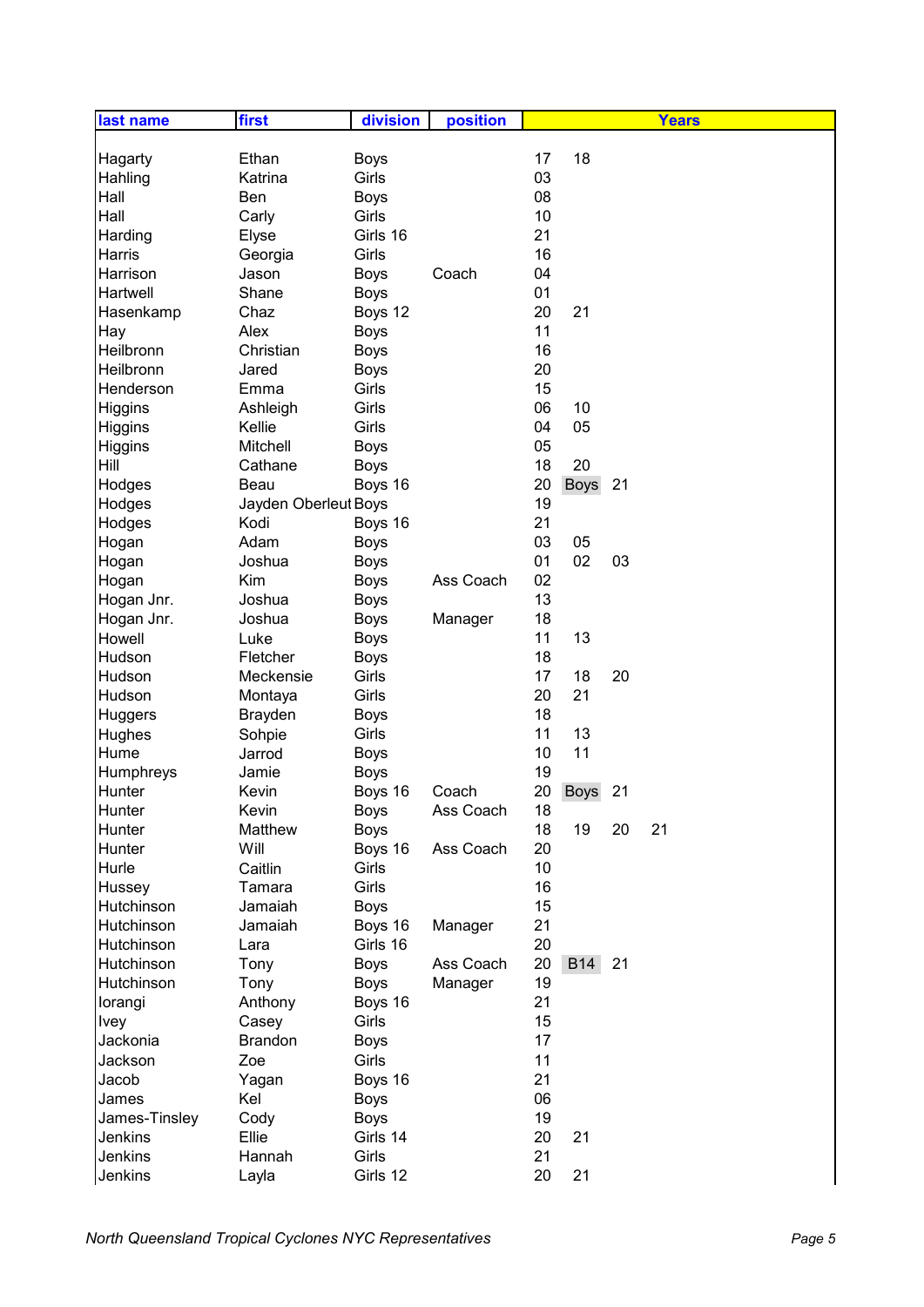| first<br>division<br>position<br><b>Years</b><br>last name     |  |
|----------------------------------------------------------------|--|
|                                                                |  |
| 21<br>Jenkins<br>Madeleine<br>Girls 12                         |  |
| 08<br>Jenkinson<br>Tyler<br><b>Boys</b>                        |  |
| 16<br><b>Boys</b><br>17<br>Jesberg<br><b>Bennett</b>           |  |
| Girls 14<br>20<br>21<br>Johnston<br><b>Brooke</b>              |  |
| 21<br>20<br>Girls 14<br>Johnston<br>Hayley                     |  |
| 15<br>Girls<br>13<br>16<br>Aimee<br>Jones                      |  |
| Olivia<br>Girls<br>19<br>20<br>Jonsson                         |  |
| Girls<br>19<br>21<br>Kay<br>Lily                               |  |
| Kehl<br>21<br>Adam<br>Boys 14<br>Manager                       |  |
| 20<br>Kehl<br><b>B14</b><br>Archie<br>Boys 12<br>21            |  |
| Keioskie<br>Girls<br>18<br>Georgia                             |  |
| Kelly<br>Chais<br>04<br><b>Boys</b>                            |  |
| Girls 14<br>20<br>G16<br>21<br>Kelly<br>Tara                   |  |
| Kelvin<br>Girls 16<br>20<br>Ashleigh                           |  |
| 03<br>04<br>Girls<br>05<br>Alix<br>Kennedy                     |  |
| Girls<br>15<br>Alix<br>Kennedy<br>Manager                      |  |
| 02<br>Kennedy<br>Sam<br><b>Boys</b>                            |  |
| 13<br>Girls<br>Keough<br>Jordyn                                |  |
| 04<br>Girls<br>05<br>Kii<br>Malfai                             |  |
| 20<br>Girls<br>Ass Coach<br>King<br>Abby                       |  |
| Girls<br>15<br>King<br>Tayla                                   |  |
| 20<br>Kylelittle<br>Boys 12<br>Koby                            |  |
| 03<br>Kiri<br>Girls<br>Lacey                                   |  |
| Girls<br>11<br>Lancini<br>Haylee                               |  |
| Girls 14<br>21<br>Lara<br>Lane<br>06<br>Adam                   |  |
| Langtree<br><b>Boys</b>                                        |  |
| 06<br>Merv<br>Laskey<br><b>Boys</b><br>Manager                 |  |
| Coach<br>06<br>Laskey<br>Shane<br><b>Boys</b><br>Mitch<br>08   |  |
| Lauder<br><b>Boys</b><br>08<br>Michael<br>Law                  |  |
| <b>Boys</b><br>05<br>Lawton<br>Kelsi<br>Girls<br>06            |  |
| Girls<br>04<br>Le Gay Brereton<br>Coach<br>Caolyn              |  |
| 03<br>Le Gay Brereton<br>Caolyn<br>Girls<br>Manager            |  |
| 01<br>02<br>03<br>Kirsti<br>Girls<br>Le Gay Brereton           |  |
| Le Gay Brereton<br>Lynette<br>Girls<br>03<br>04                |  |
| Girls<br>03<br>04<br>Le Gay Brereton<br>Terry<br>Coach         |  |
| Keisha<br>Girls<br>04<br>05<br>Leon                            |  |
| 20<br>Lachlan<br>Boys 16<br>Lerch                              |  |
| G16<br>Girls 14<br>20<br>Madeline<br>21<br>Lew                 |  |
| Girls<br>18<br>Sophie<br>Lew                                   |  |
| 21<br>Girls 16<br>Lew<br>Tracey<br>Manager                     |  |
| Girls<br>17<br>Keely<br>Lindeberg                              |  |
| Girls<br>01<br>02<br>04<br>Linnan<br>Taryn                     |  |
| Girls<br>01<br>Linnan<br>Thea<br>Manager                       |  |
| Girls 12<br>20<br>G14<br>Lo Grande<br>Bree-Ann<br>Coach<br>21  |  |
| Danielle<br>Girls<br>02<br>Locke                               |  |
| Girls<br>01<br>Locke<br>Simone                                 |  |
| Girls<br>15<br>16<br>Lockyer<br>Kelvin<br>Ass Coach            |  |
| 20<br>Keeley<br>Girls 12<br>Logan                              |  |
| 01<br>02<br>04<br>Lordan<br>Daniel<br><b>Boys</b><br>Ass Coach |  |
| 21<br>Maeve<br>Girls 16<br>Lowe                                |  |
| 20<br>Luinys<br>Benjamin<br>Boys 12<br>Manager                 |  |
| Boys 12<br>20<br>Luinys<br>Jett                                |  |
| 13<br>Lynch<br>Ivan<br><b>Boys</b>                             |  |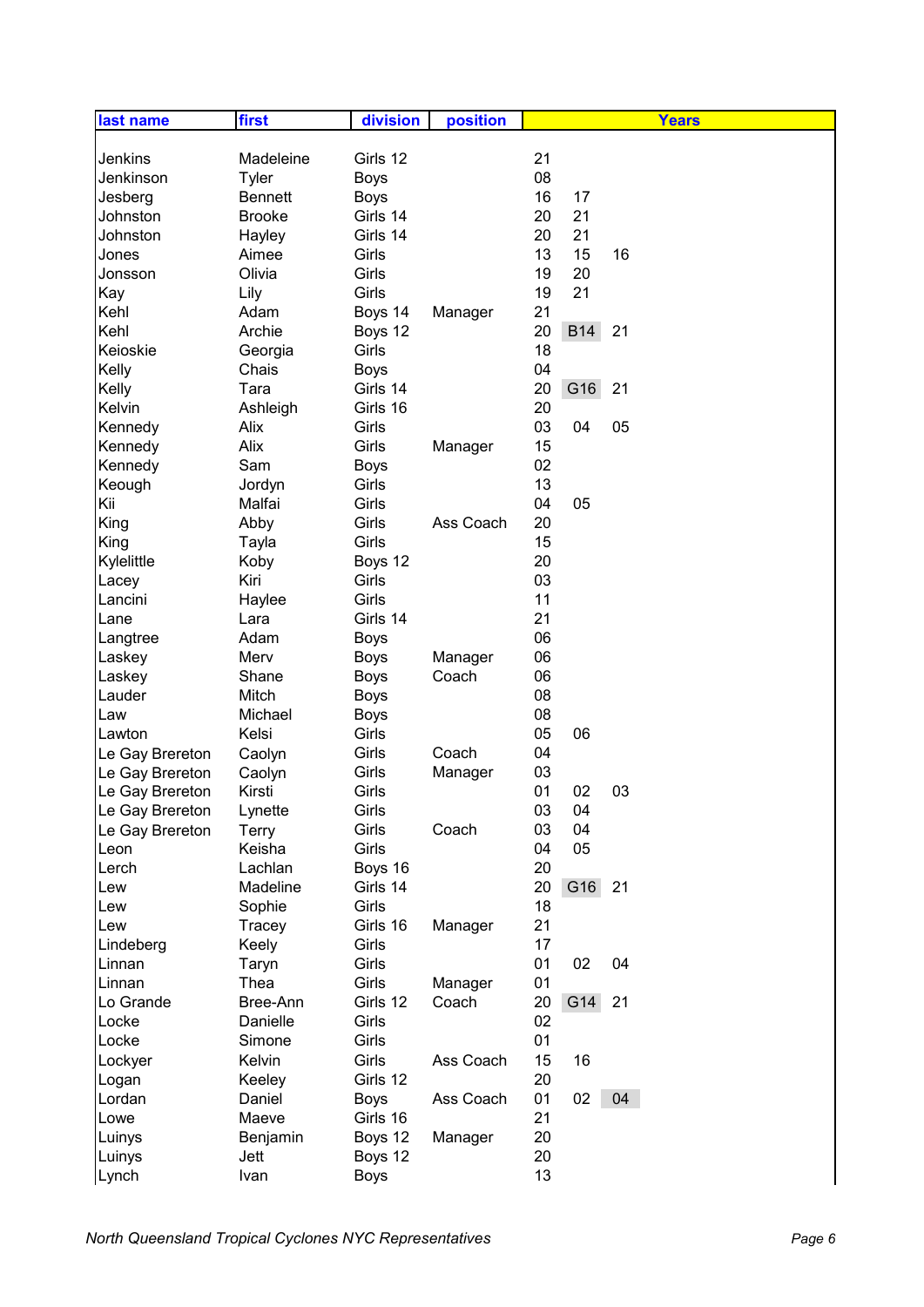| last name         | first           | division    | position  | <b>Years</b>            |
|-------------------|-----------------|-------------|-----------|-------------------------|
|                   |                 |             |           |                         |
| Lynch             | Jason           | <b>Boys</b> |           | 06                      |
| Lynch             | Kira            | Girls 16    |           | 20                      |
| Lynch             | Sean            | <b>Boys</b> |           | 08                      |
| Lynn              | Kahlee          | Girls       |           | 11                      |
| Lyon              | Trista          | Girls 14    |           | 20<br>G16<br>21         |
| MacFarlane        | Aimee-Jane      | Girls       |           | 04<br>05<br>06          |
| MacKenzie         | Casey           | Girls       |           | 15                      |
| Maher             | Mitchell        | Boys 14     |           | 21                      |
| Majid             | Tristan         | <b>Boys</b> |           | 15                      |
| Major             | Shawn           | <b>Boys</b> |           | 06                      |
| Mann              | Scott           | <b>Boys</b> |           | 01<br>02                |
| Mareko            | Florence        | Girls       |           | 06                      |
| Marozzi           | <b>Brooke</b>   | Girls       |           | 05                      |
| Marsh             | Renee           | Tour        | Manager   | 20                      |
| Martin            | Malakai         | Boys 12     |           | 21                      |
| Martin            | Nicole          | Girls       |           | 02                      |
| Mateko            | <b>Betty</b>    | Girls       |           | 06                      |
| Mateko            | <b>Betty</b>    | Girls       | Manager   | 16                      |
| <b>Mathews</b>    | Madeline        | Girls       |           | 20<br>21                |
| <b>Mathews</b>    | Nathan          | Boys 16     | Ass Coach | 21                      |
| Matsen            | <b>Rhys</b>     | <b>Boys</b> |           | 08                      |
| <b>Matthews</b>   | <b>Brittany</b> | Girls       |           | 10<br>11                |
| Mau               | Sophia          | Girls 16    |           | 21                      |
| Mawer             | Stefan          | <b>Boys</b> |           | 17                      |
| Maye              | Luke            | <b>Boys</b> |           | 20                      |
| Mayer             | Sienna          | Girls 14    |           | 21                      |
| Mazza             | Samuel          | <b>Boys</b> |           | 11                      |
| McCarron          | Beau            | Boys 14     |           | 20<br>21                |
| McCahon           | Joe             | Boys 14     |           | 20                      |
| McCarron          | Ryan            | Boys 16     |           | 20                      |
| McCarron          | <b>Steve</b>    | Girls       | Coach     | 01                      |
| McCarthy          | Ella            | Girls 14    |           | G16<br>20<br>21         |
| McDonald          | Remi            | Girls 12    |           | 21                      |
| <b>McGinnithy</b> | Kelly           | Girls       |           | 02                      |
| McKenzie          | Reece           | <b>Boys</b> |           | 16                      |
| <b>McManus</b>    | David           | Girls 14    | Coach     | 20                      |
| <b>McManus</b>    | David           | Girls       | Ass Coach | 21                      |
| McManus           | Freya           | Girls 14    |           | 20<br>21                |
| <b>McManus</b>    | Liam            | <b>Boys</b> |           | 13                      |
| McMinn            | Bobbie-Lee      | Girls 14    | Manager   | 20                      |
| McMinn            | Jayden          | Boys 16     |           | 20<br><b>Boys</b><br>21 |
| <b>McMinn</b>     | Zachary         | <b>Boys</b> |           | 18<br>19                |
| McNamara          | Meg             | Girls       |           | 13<br>16                |
| Meade             | Flynn           | <b>Boys</b> |           | 21                      |
| Meigan            | Chelsea         | Girls 14    |           | 20<br>21                |
| Meigan            | Danae           | Girls 12    | Ass Coach | G14<br>20<br>21         |
| Meigan            | Riley           | Boys 12     |           | 20<br>21                |
| Miflin            | Carley          | Girls       | Manager   | 04                      |
| Miles             | Melissa         | Girls       |           | 15                      |
| Millard           | Tim             | <b>Boys</b> |           | 04                      |
| Miller            | Chloe           | Girls       |           | 16<br>17                |
| <b>Mills</b>      | Jacky           | Boys 16     |           | 21                      |
| <b>Mills</b>      | Peter           | <b>Boys</b> |           | 02                      |
| <b>Mills</b>      | Richard         | <b>Boys</b> |           | 02                      |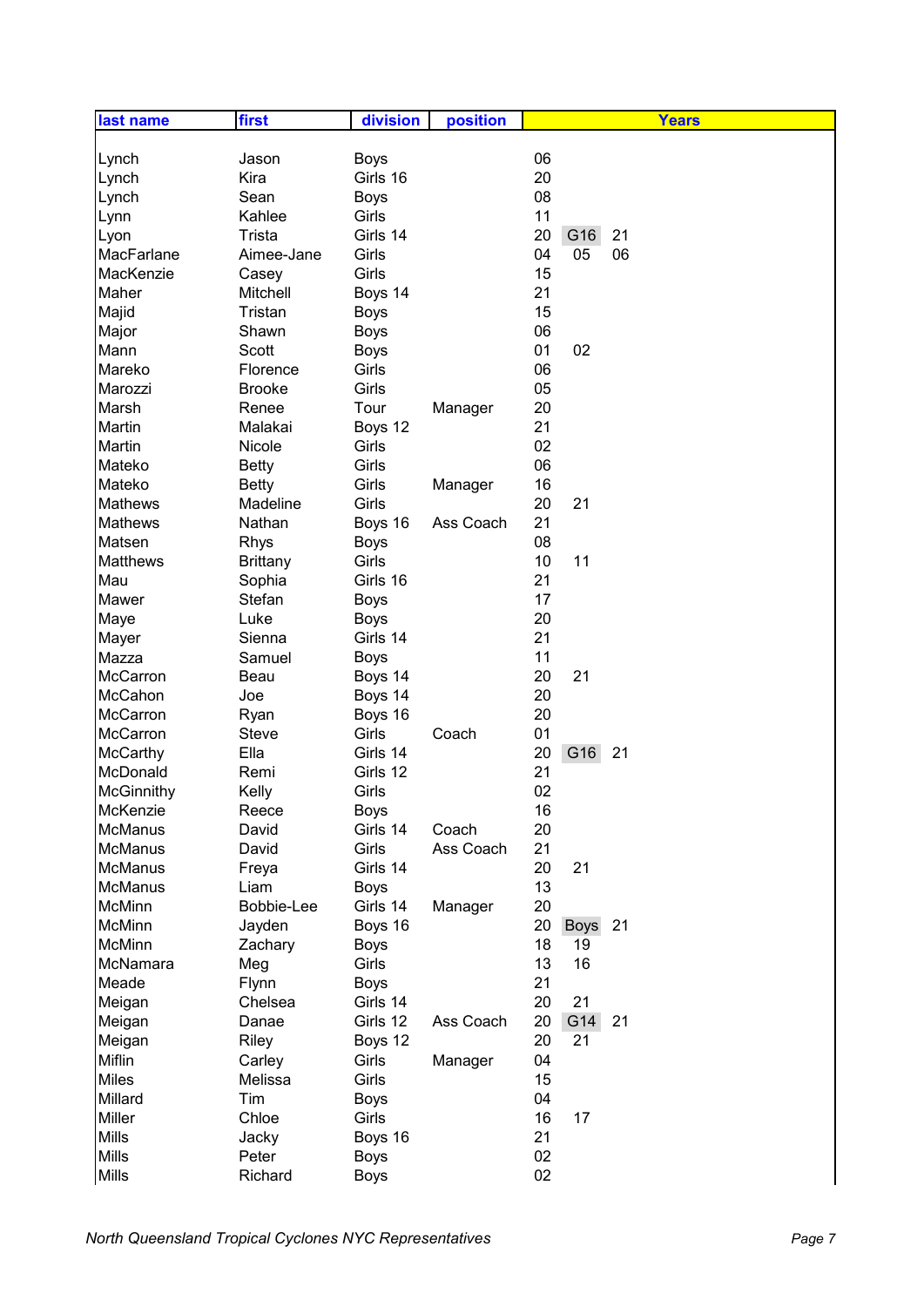| 05<br>Mitchell<br>Jamelle<br>Girls<br>01<br>Moller<br>Girls<br>Shaye<br>16<br>Tour<br>Moloney<br>Christie<br>Physio<br>Girls<br>06<br>Monaghan<br>Sarah<br>16<br>Girls<br>17<br>Mooney<br>Jasmyn<br>13<br>Girls<br>Mooney<br>Kya<br>Madison<br>Girls 12<br>20<br>Mooney<br>Girls 14<br>20<br>Mooney<br>Paige<br>17<br>Zali<br>Girls<br>18<br>19<br>Mooney<br>01<br>Girls<br>Moore<br>Jessica<br>21<br>Molly<br>Girls 12<br>Morice<br><b>Morris</b><br>10<br>11<br>13<br><b>Boys</b><br>Coach<br>John<br>Girls<br>15<br>16<br>Mosby<br>Hagiga<br>Girls<br><b>Munns</b><br>18<br>20<br>Chelsea<br>20<br>Munro<br>Boys 14<br>Hayde<br>11<br>Girls<br>Triani<br>Munro<br>21<br>Muscat<br>Mason<br>Boys 12<br>13<br>Neal<br>Kate<br>Girls<br>15<br>15<br>16<br>Girls<br>Coach<br>Newman<br>Aaron<br>13<br>Newman<br>Joel<br><b>Boys</b><br>16<br>Girls<br>Newman<br>Mikayla<br>Albert<br>15<br>Nomoa<br><b>Boys</b><br>17<br>Nona<br>Sterling<br><b>Boys</b><br>10<br>Norford<br>Jason<br><b>Boys</b><br>05<br>Norford<br>06<br>Luke<br><b>Boys</b><br>10<br>Norford<br>Nathan<br><b>Boys</b><br>13<br>Norford<br>Nathan<br>Ass Coach<br><b>Boys</b><br>21<br>Nugent<br>Lachlan<br><b>Boys</b><br>Nuske<br>Girls<br>03<br><b>Bianca</b><br>Arinze<br>20<br>Nzeakor<br>Boys 14<br>02<br>Oats<br>Elloise<br>Girls<br>08<br>Oberleuter<br><b>Boys</b><br>Laurence<br>05<br>Oberleuter<br>Seva<br><b>Boys</b><br>O'Brien<br>19<br>21<br>Girls<br>20<br>Meg Rileigh<br>Oliver<br>Boys 12<br>20<br><b>B14</b><br>21<br>Mason<br>Oliver<br>Girls 16<br>20<br>Mischa<br>18<br>20<br>Olsen<br>Thomas<br><b>Boys</b><br>O'Shane-Nona<br>15<br>Kahlani<br><b>Boys</b><br>19<br><b>B16</b><br>20<br>Kobey<br><b>Boys</b><br>Owens<br>02<br>Girls<br>Paolucci<br>Jennifer<br>20<br>Pardon<br><b>Bradley</b><br><b>Boys</b><br>19<br>21<br>Molly<br>Girls<br>Parsons<br>10<br>Girls<br>Paton<br>Emma<br>21<br>Paul<br>Cruz<br>Boys 12<br>21<br>Paul<br>Zak<br>Boys 16<br>Girls<br>15<br>Peace<br><b>Bianca</b><br>16<br>Boys 12<br>20<br>21<br>Peachey<br>Jacob<br>Girls<br>18<br>Peacock<br>Madison<br>20<br>Pearson<br>Joseph Robert<br>Boys 16<br>15<br>Pecchiar<br><b>Boys</b><br>Nicholas<br>Ass Coach<br>13<br>Pecchiar<br>Nicholas<br><b>Boys</b><br>Manager<br>Tour<br>Pecchiar<br>Nicholas<br><b>Head Coach</b><br>19<br><b>Boys</b><br>18<br>Pegoraro<br>Maverick<br>20 | last name | first       | division | position |    |  | <b>Years</b> |
|----------------------------------------------------------------------------------------------------------------------------------------------------------------------------------------------------------------------------------------------------------------------------------------------------------------------------------------------------------------------------------------------------------------------------------------------------------------------------------------------------------------------------------------------------------------------------------------------------------------------------------------------------------------------------------------------------------------------------------------------------------------------------------------------------------------------------------------------------------------------------------------------------------------------------------------------------------------------------------------------------------------------------------------------------------------------------------------------------------------------------------------------------------------------------------------------------------------------------------------------------------------------------------------------------------------------------------------------------------------------------------------------------------------------------------------------------------------------------------------------------------------------------------------------------------------------------------------------------------------------------------------------------------------------------------------------------------------------------------------------------------------------------------------------------------------------------------------------------------------------------------------------------------------------------------------------------------------------------------------------------------------------------------------------------------------------------------------------------------------------------------------------------------------------------------------------------------------------------------------------------------------------------------------------------------------------------------------------------------------|-----------|-------------|----------|----------|----|--|--------------|
|                                                                                                                                                                                                                                                                                                                                                                                                                                                                                                                                                                                                                                                                                                                                                                                                                                                                                                                                                                                                                                                                                                                                                                                                                                                                                                                                                                                                                                                                                                                                                                                                                                                                                                                                                                                                                                                                                                                                                                                                                                                                                                                                                                                                                                                                                                                                                                |           |             |          |          |    |  |              |
|                                                                                                                                                                                                                                                                                                                                                                                                                                                                                                                                                                                                                                                                                                                                                                                                                                                                                                                                                                                                                                                                                                                                                                                                                                                                                                                                                                                                                                                                                                                                                                                                                                                                                                                                                                                                                                                                                                                                                                                                                                                                                                                                                                                                                                                                                                                                                                |           |             |          |          |    |  |              |
|                                                                                                                                                                                                                                                                                                                                                                                                                                                                                                                                                                                                                                                                                                                                                                                                                                                                                                                                                                                                                                                                                                                                                                                                                                                                                                                                                                                                                                                                                                                                                                                                                                                                                                                                                                                                                                                                                                                                                                                                                                                                                                                                                                                                                                                                                                                                                                |           |             |          |          |    |  |              |
|                                                                                                                                                                                                                                                                                                                                                                                                                                                                                                                                                                                                                                                                                                                                                                                                                                                                                                                                                                                                                                                                                                                                                                                                                                                                                                                                                                                                                                                                                                                                                                                                                                                                                                                                                                                                                                                                                                                                                                                                                                                                                                                                                                                                                                                                                                                                                                |           |             |          |          |    |  |              |
|                                                                                                                                                                                                                                                                                                                                                                                                                                                                                                                                                                                                                                                                                                                                                                                                                                                                                                                                                                                                                                                                                                                                                                                                                                                                                                                                                                                                                                                                                                                                                                                                                                                                                                                                                                                                                                                                                                                                                                                                                                                                                                                                                                                                                                                                                                                                                                |           |             |          |          |    |  |              |
|                                                                                                                                                                                                                                                                                                                                                                                                                                                                                                                                                                                                                                                                                                                                                                                                                                                                                                                                                                                                                                                                                                                                                                                                                                                                                                                                                                                                                                                                                                                                                                                                                                                                                                                                                                                                                                                                                                                                                                                                                                                                                                                                                                                                                                                                                                                                                                |           |             |          |          |    |  |              |
|                                                                                                                                                                                                                                                                                                                                                                                                                                                                                                                                                                                                                                                                                                                                                                                                                                                                                                                                                                                                                                                                                                                                                                                                                                                                                                                                                                                                                                                                                                                                                                                                                                                                                                                                                                                                                                                                                                                                                                                                                                                                                                                                                                                                                                                                                                                                                                |           |             |          |          |    |  |              |
|                                                                                                                                                                                                                                                                                                                                                                                                                                                                                                                                                                                                                                                                                                                                                                                                                                                                                                                                                                                                                                                                                                                                                                                                                                                                                                                                                                                                                                                                                                                                                                                                                                                                                                                                                                                                                                                                                                                                                                                                                                                                                                                                                                                                                                                                                                                                                                |           |             |          |          |    |  |              |
|                                                                                                                                                                                                                                                                                                                                                                                                                                                                                                                                                                                                                                                                                                                                                                                                                                                                                                                                                                                                                                                                                                                                                                                                                                                                                                                                                                                                                                                                                                                                                                                                                                                                                                                                                                                                                                                                                                                                                                                                                                                                                                                                                                                                                                                                                                                                                                |           |             |          |          |    |  |              |
|                                                                                                                                                                                                                                                                                                                                                                                                                                                                                                                                                                                                                                                                                                                                                                                                                                                                                                                                                                                                                                                                                                                                                                                                                                                                                                                                                                                                                                                                                                                                                                                                                                                                                                                                                                                                                                                                                                                                                                                                                                                                                                                                                                                                                                                                                                                                                                |           |             |          |          |    |  |              |
|                                                                                                                                                                                                                                                                                                                                                                                                                                                                                                                                                                                                                                                                                                                                                                                                                                                                                                                                                                                                                                                                                                                                                                                                                                                                                                                                                                                                                                                                                                                                                                                                                                                                                                                                                                                                                                                                                                                                                                                                                                                                                                                                                                                                                                                                                                                                                                |           |             |          |          |    |  |              |
|                                                                                                                                                                                                                                                                                                                                                                                                                                                                                                                                                                                                                                                                                                                                                                                                                                                                                                                                                                                                                                                                                                                                                                                                                                                                                                                                                                                                                                                                                                                                                                                                                                                                                                                                                                                                                                                                                                                                                                                                                                                                                                                                                                                                                                                                                                                                                                |           |             |          |          |    |  |              |
|                                                                                                                                                                                                                                                                                                                                                                                                                                                                                                                                                                                                                                                                                                                                                                                                                                                                                                                                                                                                                                                                                                                                                                                                                                                                                                                                                                                                                                                                                                                                                                                                                                                                                                                                                                                                                                                                                                                                                                                                                                                                                                                                                                                                                                                                                                                                                                |           |             |          |          |    |  |              |
|                                                                                                                                                                                                                                                                                                                                                                                                                                                                                                                                                                                                                                                                                                                                                                                                                                                                                                                                                                                                                                                                                                                                                                                                                                                                                                                                                                                                                                                                                                                                                                                                                                                                                                                                                                                                                                                                                                                                                                                                                                                                                                                                                                                                                                                                                                                                                                |           |             |          |          |    |  |              |
|                                                                                                                                                                                                                                                                                                                                                                                                                                                                                                                                                                                                                                                                                                                                                                                                                                                                                                                                                                                                                                                                                                                                                                                                                                                                                                                                                                                                                                                                                                                                                                                                                                                                                                                                                                                                                                                                                                                                                                                                                                                                                                                                                                                                                                                                                                                                                                |           |             |          |          |    |  |              |
|                                                                                                                                                                                                                                                                                                                                                                                                                                                                                                                                                                                                                                                                                                                                                                                                                                                                                                                                                                                                                                                                                                                                                                                                                                                                                                                                                                                                                                                                                                                                                                                                                                                                                                                                                                                                                                                                                                                                                                                                                                                                                                                                                                                                                                                                                                                                                                |           |             |          |          |    |  |              |
|                                                                                                                                                                                                                                                                                                                                                                                                                                                                                                                                                                                                                                                                                                                                                                                                                                                                                                                                                                                                                                                                                                                                                                                                                                                                                                                                                                                                                                                                                                                                                                                                                                                                                                                                                                                                                                                                                                                                                                                                                                                                                                                                                                                                                                                                                                                                                                |           |             |          |          |    |  |              |
|                                                                                                                                                                                                                                                                                                                                                                                                                                                                                                                                                                                                                                                                                                                                                                                                                                                                                                                                                                                                                                                                                                                                                                                                                                                                                                                                                                                                                                                                                                                                                                                                                                                                                                                                                                                                                                                                                                                                                                                                                                                                                                                                                                                                                                                                                                                                                                |           |             |          |          |    |  |              |
|                                                                                                                                                                                                                                                                                                                                                                                                                                                                                                                                                                                                                                                                                                                                                                                                                                                                                                                                                                                                                                                                                                                                                                                                                                                                                                                                                                                                                                                                                                                                                                                                                                                                                                                                                                                                                                                                                                                                                                                                                                                                                                                                                                                                                                                                                                                                                                |           |             |          |          |    |  |              |
|                                                                                                                                                                                                                                                                                                                                                                                                                                                                                                                                                                                                                                                                                                                                                                                                                                                                                                                                                                                                                                                                                                                                                                                                                                                                                                                                                                                                                                                                                                                                                                                                                                                                                                                                                                                                                                                                                                                                                                                                                                                                                                                                                                                                                                                                                                                                                                |           |             |          |          |    |  |              |
|                                                                                                                                                                                                                                                                                                                                                                                                                                                                                                                                                                                                                                                                                                                                                                                                                                                                                                                                                                                                                                                                                                                                                                                                                                                                                                                                                                                                                                                                                                                                                                                                                                                                                                                                                                                                                                                                                                                                                                                                                                                                                                                                                                                                                                                                                                                                                                |           |             |          |          |    |  |              |
|                                                                                                                                                                                                                                                                                                                                                                                                                                                                                                                                                                                                                                                                                                                                                                                                                                                                                                                                                                                                                                                                                                                                                                                                                                                                                                                                                                                                                                                                                                                                                                                                                                                                                                                                                                                                                                                                                                                                                                                                                                                                                                                                                                                                                                                                                                                                                                |           |             |          |          |    |  |              |
|                                                                                                                                                                                                                                                                                                                                                                                                                                                                                                                                                                                                                                                                                                                                                                                                                                                                                                                                                                                                                                                                                                                                                                                                                                                                                                                                                                                                                                                                                                                                                                                                                                                                                                                                                                                                                                                                                                                                                                                                                                                                                                                                                                                                                                                                                                                                                                |           |             |          |          |    |  |              |
|                                                                                                                                                                                                                                                                                                                                                                                                                                                                                                                                                                                                                                                                                                                                                                                                                                                                                                                                                                                                                                                                                                                                                                                                                                                                                                                                                                                                                                                                                                                                                                                                                                                                                                                                                                                                                                                                                                                                                                                                                                                                                                                                                                                                                                                                                                                                                                |           |             |          |          |    |  |              |
|                                                                                                                                                                                                                                                                                                                                                                                                                                                                                                                                                                                                                                                                                                                                                                                                                                                                                                                                                                                                                                                                                                                                                                                                                                                                                                                                                                                                                                                                                                                                                                                                                                                                                                                                                                                                                                                                                                                                                                                                                                                                                                                                                                                                                                                                                                                                                                |           |             |          |          |    |  |              |
|                                                                                                                                                                                                                                                                                                                                                                                                                                                                                                                                                                                                                                                                                                                                                                                                                                                                                                                                                                                                                                                                                                                                                                                                                                                                                                                                                                                                                                                                                                                                                                                                                                                                                                                                                                                                                                                                                                                                                                                                                                                                                                                                                                                                                                                                                                                                                                |           |             |          |          |    |  |              |
|                                                                                                                                                                                                                                                                                                                                                                                                                                                                                                                                                                                                                                                                                                                                                                                                                                                                                                                                                                                                                                                                                                                                                                                                                                                                                                                                                                                                                                                                                                                                                                                                                                                                                                                                                                                                                                                                                                                                                                                                                                                                                                                                                                                                                                                                                                                                                                |           |             |          |          |    |  |              |
|                                                                                                                                                                                                                                                                                                                                                                                                                                                                                                                                                                                                                                                                                                                                                                                                                                                                                                                                                                                                                                                                                                                                                                                                                                                                                                                                                                                                                                                                                                                                                                                                                                                                                                                                                                                                                                                                                                                                                                                                                                                                                                                                                                                                                                                                                                                                                                |           |             |          |          |    |  |              |
|                                                                                                                                                                                                                                                                                                                                                                                                                                                                                                                                                                                                                                                                                                                                                                                                                                                                                                                                                                                                                                                                                                                                                                                                                                                                                                                                                                                                                                                                                                                                                                                                                                                                                                                                                                                                                                                                                                                                                                                                                                                                                                                                                                                                                                                                                                                                                                |           |             |          |          |    |  |              |
|                                                                                                                                                                                                                                                                                                                                                                                                                                                                                                                                                                                                                                                                                                                                                                                                                                                                                                                                                                                                                                                                                                                                                                                                                                                                                                                                                                                                                                                                                                                                                                                                                                                                                                                                                                                                                                                                                                                                                                                                                                                                                                                                                                                                                                                                                                                                                                |           |             |          |          |    |  |              |
|                                                                                                                                                                                                                                                                                                                                                                                                                                                                                                                                                                                                                                                                                                                                                                                                                                                                                                                                                                                                                                                                                                                                                                                                                                                                                                                                                                                                                                                                                                                                                                                                                                                                                                                                                                                                                                                                                                                                                                                                                                                                                                                                                                                                                                                                                                                                                                |           |             |          |          |    |  |              |
|                                                                                                                                                                                                                                                                                                                                                                                                                                                                                                                                                                                                                                                                                                                                                                                                                                                                                                                                                                                                                                                                                                                                                                                                                                                                                                                                                                                                                                                                                                                                                                                                                                                                                                                                                                                                                                                                                                                                                                                                                                                                                                                                                                                                                                                                                                                                                                |           |             |          |          |    |  |              |
|                                                                                                                                                                                                                                                                                                                                                                                                                                                                                                                                                                                                                                                                                                                                                                                                                                                                                                                                                                                                                                                                                                                                                                                                                                                                                                                                                                                                                                                                                                                                                                                                                                                                                                                                                                                                                                                                                                                                                                                                                                                                                                                                                                                                                                                                                                                                                                |           |             |          |          |    |  |              |
|                                                                                                                                                                                                                                                                                                                                                                                                                                                                                                                                                                                                                                                                                                                                                                                                                                                                                                                                                                                                                                                                                                                                                                                                                                                                                                                                                                                                                                                                                                                                                                                                                                                                                                                                                                                                                                                                                                                                                                                                                                                                                                                                                                                                                                                                                                                                                                |           |             |          |          |    |  |              |
|                                                                                                                                                                                                                                                                                                                                                                                                                                                                                                                                                                                                                                                                                                                                                                                                                                                                                                                                                                                                                                                                                                                                                                                                                                                                                                                                                                                                                                                                                                                                                                                                                                                                                                                                                                                                                                                                                                                                                                                                                                                                                                                                                                                                                                                                                                                                                                |           |             |          |          |    |  |              |
|                                                                                                                                                                                                                                                                                                                                                                                                                                                                                                                                                                                                                                                                                                                                                                                                                                                                                                                                                                                                                                                                                                                                                                                                                                                                                                                                                                                                                                                                                                                                                                                                                                                                                                                                                                                                                                                                                                                                                                                                                                                                                                                                                                                                                                                                                                                                                                |           |             |          |          |    |  |              |
|                                                                                                                                                                                                                                                                                                                                                                                                                                                                                                                                                                                                                                                                                                                                                                                                                                                                                                                                                                                                                                                                                                                                                                                                                                                                                                                                                                                                                                                                                                                                                                                                                                                                                                                                                                                                                                                                                                                                                                                                                                                                                                                                                                                                                                                                                                                                                                |           |             |          |          |    |  |              |
|                                                                                                                                                                                                                                                                                                                                                                                                                                                                                                                                                                                                                                                                                                                                                                                                                                                                                                                                                                                                                                                                                                                                                                                                                                                                                                                                                                                                                                                                                                                                                                                                                                                                                                                                                                                                                                                                                                                                                                                                                                                                                                                                                                                                                                                                                                                                                                |           |             |          |          |    |  |              |
|                                                                                                                                                                                                                                                                                                                                                                                                                                                                                                                                                                                                                                                                                                                                                                                                                                                                                                                                                                                                                                                                                                                                                                                                                                                                                                                                                                                                                                                                                                                                                                                                                                                                                                                                                                                                                                                                                                                                                                                                                                                                                                                                                                                                                                                                                                                                                                |           |             |          |          |    |  |              |
|                                                                                                                                                                                                                                                                                                                                                                                                                                                                                                                                                                                                                                                                                                                                                                                                                                                                                                                                                                                                                                                                                                                                                                                                                                                                                                                                                                                                                                                                                                                                                                                                                                                                                                                                                                                                                                                                                                                                                                                                                                                                                                                                                                                                                                                                                                                                                                |           |             |          |          |    |  |              |
|                                                                                                                                                                                                                                                                                                                                                                                                                                                                                                                                                                                                                                                                                                                                                                                                                                                                                                                                                                                                                                                                                                                                                                                                                                                                                                                                                                                                                                                                                                                                                                                                                                                                                                                                                                                                                                                                                                                                                                                                                                                                                                                                                                                                                                                                                                                                                                |           |             |          |          |    |  |              |
|                                                                                                                                                                                                                                                                                                                                                                                                                                                                                                                                                                                                                                                                                                                                                                                                                                                                                                                                                                                                                                                                                                                                                                                                                                                                                                                                                                                                                                                                                                                                                                                                                                                                                                                                                                                                                                                                                                                                                                                                                                                                                                                                                                                                                                                                                                                                                                |           |             |          |          |    |  |              |
|                                                                                                                                                                                                                                                                                                                                                                                                                                                                                                                                                                                                                                                                                                                                                                                                                                                                                                                                                                                                                                                                                                                                                                                                                                                                                                                                                                                                                                                                                                                                                                                                                                                                                                                                                                                                                                                                                                                                                                                                                                                                                                                                                                                                                                                                                                                                                                |           |             |          |          |    |  |              |
|                                                                                                                                                                                                                                                                                                                                                                                                                                                                                                                                                                                                                                                                                                                                                                                                                                                                                                                                                                                                                                                                                                                                                                                                                                                                                                                                                                                                                                                                                                                                                                                                                                                                                                                                                                                                                                                                                                                                                                                                                                                                                                                                                                                                                                                                                                                                                                |           |             |          |          |    |  |              |
|                                                                                                                                                                                                                                                                                                                                                                                                                                                                                                                                                                                                                                                                                                                                                                                                                                                                                                                                                                                                                                                                                                                                                                                                                                                                                                                                                                                                                                                                                                                                                                                                                                                                                                                                                                                                                                                                                                                                                                                                                                                                                                                                                                                                                                                                                                                                                                |           |             |          |          |    |  |              |
|                                                                                                                                                                                                                                                                                                                                                                                                                                                                                                                                                                                                                                                                                                                                                                                                                                                                                                                                                                                                                                                                                                                                                                                                                                                                                                                                                                                                                                                                                                                                                                                                                                                                                                                                                                                                                                                                                                                                                                                                                                                                                                                                                                                                                                                                                                                                                                |           |             |          |          |    |  |              |
|                                                                                                                                                                                                                                                                                                                                                                                                                                                                                                                                                                                                                                                                                                                                                                                                                                                                                                                                                                                                                                                                                                                                                                                                                                                                                                                                                                                                                                                                                                                                                                                                                                                                                                                                                                                                                                                                                                                                                                                                                                                                                                                                                                                                                                                                                                                                                                |           |             |          |          |    |  |              |
|                                                                                                                                                                                                                                                                                                                                                                                                                                                                                                                                                                                                                                                                                                                                                                                                                                                                                                                                                                                                                                                                                                                                                                                                                                                                                                                                                                                                                                                                                                                                                                                                                                                                                                                                                                                                                                                                                                                                                                                                                                                                                                                                                                                                                                                                                                                                                                |           |             |          |          |    |  |              |
|                                                                                                                                                                                                                                                                                                                                                                                                                                                                                                                                                                                                                                                                                                                                                                                                                                                                                                                                                                                                                                                                                                                                                                                                                                                                                                                                                                                                                                                                                                                                                                                                                                                                                                                                                                                                                                                                                                                                                                                                                                                                                                                                                                                                                                                                                                                                                                |           |             |          |          |    |  |              |
|                                                                                                                                                                                                                                                                                                                                                                                                                                                                                                                                                                                                                                                                                                                                                                                                                                                                                                                                                                                                                                                                                                                                                                                                                                                                                                                                                                                                                                                                                                                                                                                                                                                                                                                                                                                                                                                                                                                                                                                                                                                                                                                                                                                                                                                                                                                                                                |           |             |          |          |    |  |              |
|                                                                                                                                                                                                                                                                                                                                                                                                                                                                                                                                                                                                                                                                                                                                                                                                                                                                                                                                                                                                                                                                                                                                                                                                                                                                                                                                                                                                                                                                                                                                                                                                                                                                                                                                                                                                                                                                                                                                                                                                                                                                                                                                                                                                                                                                                                                                                                |           |             |          |          |    |  |              |
|                                                                                                                                                                                                                                                                                                                                                                                                                                                                                                                                                                                                                                                                                                                                                                                                                                                                                                                                                                                                                                                                                                                                                                                                                                                                                                                                                                                                                                                                                                                                                                                                                                                                                                                                                                                                                                                                                                                                                                                                                                                                                                                                                                                                                                                                                                                                                                |           |             |          |          |    |  |              |
|                                                                                                                                                                                                                                                                                                                                                                                                                                                                                                                                                                                                                                                                                                                                                                                                                                                                                                                                                                                                                                                                                                                                                                                                                                                                                                                                                                                                                                                                                                                                                                                                                                                                                                                                                                                                                                                                                                                                                                                                                                                                                                                                                                                                                                                                                                                                                                |           |             |          |          |    |  |              |
|                                                                                                                                                                                                                                                                                                                                                                                                                                                                                                                                                                                                                                                                                                                                                                                                                                                                                                                                                                                                                                                                                                                                                                                                                                                                                                                                                                                                                                                                                                                                                                                                                                                                                                                                                                                                                                                                                                                                                                                                                                                                                                                                                                                                                                                                                                                                                                |           |             |          |          |    |  |              |
|                                                                                                                                                                                                                                                                                                                                                                                                                                                                                                                                                                                                                                                                                                                                                                                                                                                                                                                                                                                                                                                                                                                                                                                                                                                                                                                                                                                                                                                                                                                                                                                                                                                                                                                                                                                                                                                                                                                                                                                                                                                                                                                                                                                                                                                                                                                                                                | Phair     | Summer-Rose | Girls 12 |          | 20 |  |              |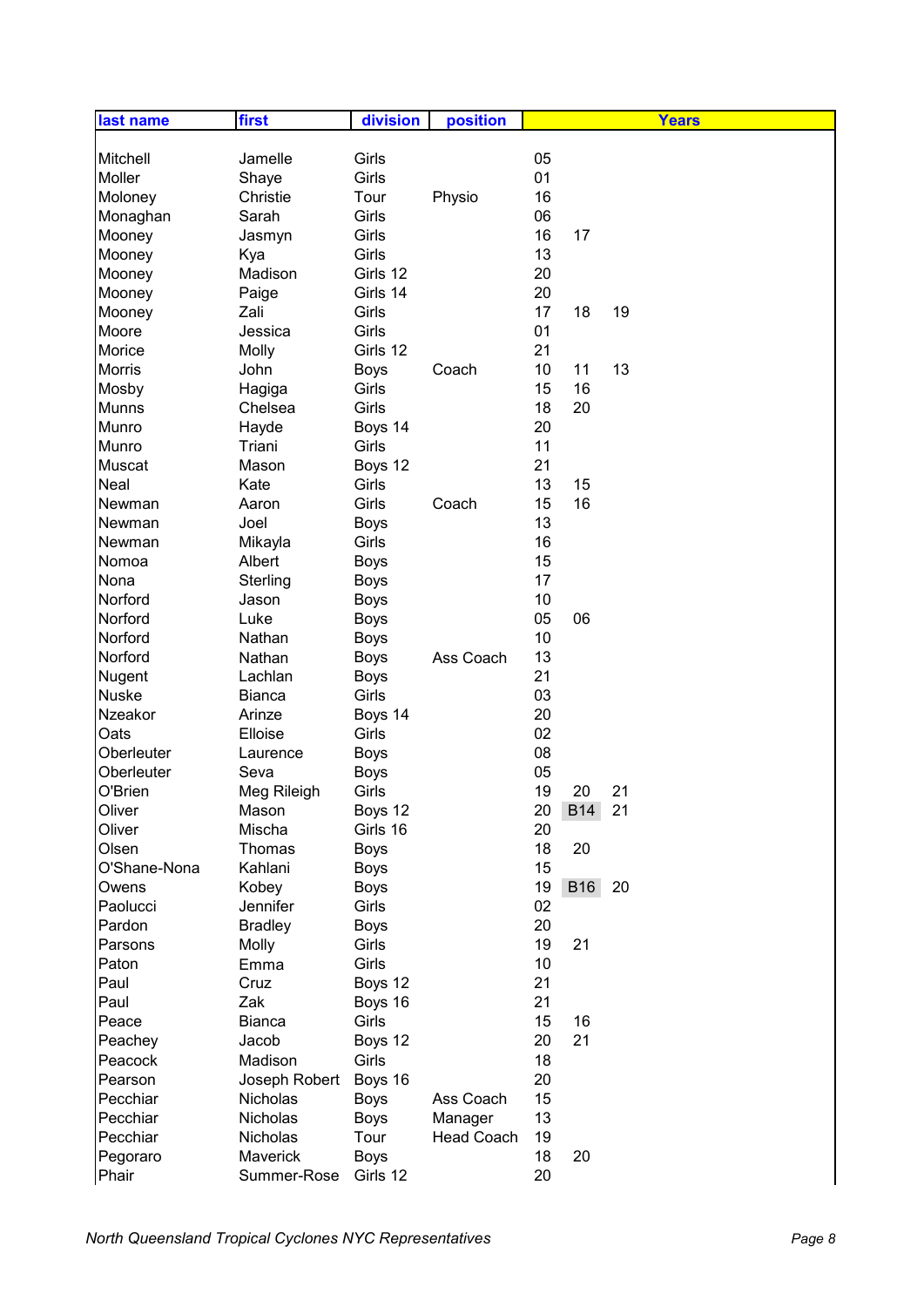| last name       | first          | division    | position  | <b>Years</b>            |
|-----------------|----------------|-------------|-----------|-------------------------|
|                 |                |             |           |                         |
| Pickering       | Lucas          | <b>Boys</b> |           | 21                      |
| Pickering       | Riley          | <b>Boys</b> |           | 20                      |
| Pierce          | Cherrie        | Boys 16     | Manager   | 20<br><b>Boys</b><br>21 |
| Pierce          | Georga         | Girls       |           | 13                      |
| Pierce          | Jason          | Boys 12     | Coach     | 20                      |
| Pierce          | Joshua         | Boys 16     |           | 20<br>21<br><b>Boys</b> |
| Pierce          | Sam            | <b>Boys</b> |           | 10                      |
| Pilchowski      | <b>Bradley</b> | Boys 14     |           | 21                      |
| Pitt            | Corey          | Boys 16     | Coach     | 21                      |
| Pitt            | Corey          | <b>Boys</b> | Ass Coach | 19<br>20                |
| Pitt            | Keely          | Girls 14    |           | 20<br>G16<br>21         |
| Pitt            | Mitchell       | <b>Boys</b> |           | 15<br>16<br>17          |
| Pitt            | Mitchell       | Boys 16     | Ass Coach | 21                      |
| Pomare-Anderson | Jesse          | <b>Boys</b> |           | 11                      |
| Pomare-Anderson | Quinton        | <b>Boys</b> |           | 10                      |
| Porta           | Jett           | Boys 12     |           | 21                      |
| Porter          | Montanna       | Girls 12    |           | 21                      |
| Powell          | Anneliese      | Girls       |           | 17                      |
| Powell          | Connor         | <b>Boys</b> |           | 17                      |
| Poynter         | Oswald         | Boys 12     |           | 20                      |
| Preston         | Eamon          | <b>Boys</b> |           | 16                      |
| Prince          | lestyn         | Boys 14     |           | 21                      |
| Prince          | Shae           | Girls 12    | Ass Coach | 21                      |
| Pugh            | Jacob          | Boys 16     |           | 20<br>21                |
| Purdon          | Callum         | <b>Boys</b> |           | 13                      |
| Purdue          | Jaxon          | Boys 16     |           | 21                      |
| Purdy           | Addison        | Girls 12    |           | 20                      |
| Purdy           | Kynan          | Boys 14     |           | 20                      |
| Ramsamy         | Matt           | <b>Boys</b> |           | 02                      |
| Rankine         | Chris          | <b>Boys</b> |           | 08                      |
| Raye            | Bevan          | <b>Boys</b> |           | 06                      |
| Reed            | Manford        | <b>Boys</b> |           | 03                      |
| Richardson      | <b>Brenton</b> | <b>Boys</b> |           | 10                      |
| Richardson      | Kirby          | Girls       |           | 21                      |
| Richter         | <b>Atticus</b> | Boys 14     |           | 20<br>21                |
| Rihari          | Ghaeddia       | Girls 12    |           | 20                      |
| Roepke          | Samuel         | Boys        |           | 15                      |
| Rosemond        | <b>Myles</b>   | Boys 14     |           | 21                      |
| Ross            | Josie          | Girls       |           | 17<br>18                |
| Round           | Erica          | Girls 12    |           | 20<br>G14<br>21         |
| Round           | Tenille        | Girls 12    |           | 21                      |
| Roveglia        | Anthony        | Boys 14     |           | 21                      |
| Rowbotham       | Hayden         | <b>Boys</b> |           | 16<br>17                |
| Rowe            | Tanley         | Girls       |           | 19<br>20<br>21          |
| Ruggieri        | Anthony        | <b>Boys</b> |           | 21                      |
| Rutland         | Rebecca        | Girls       |           | 06                      |
| Ryder           | Phoebe         | Girls       |           | 19                      |
| Sale            | Cooper         | Girls 12    |           | 20<br>G14<br>21         |
| Sale            | Joseph         | Boys 16     |           | 20                      |
| Salter          | Suzanne        | Girls       | Coach     | 06<br>10<br>11          |
| Salter          | Suzanne        | Head        | Coach     | 20                      |
| Salter          | Suzanne        | Tour        | Leader    | 19                      |
| Salter          | Suzanne        | Technical   | Director  | 18                      |
| Sasso           | Chole          | Girls       |           | 01                      |
|                 |                |             |           |                         |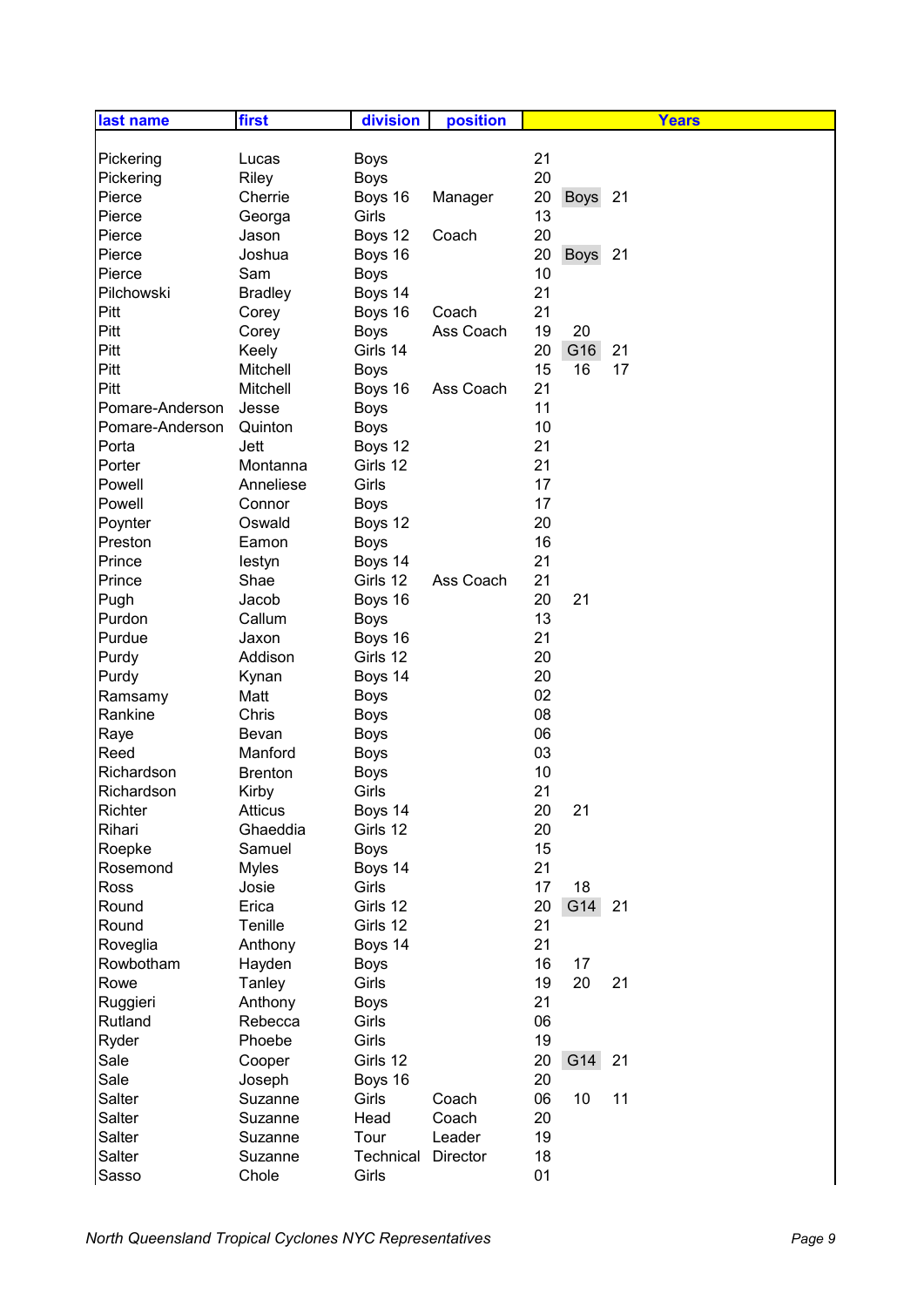| last name       | first          | division    | position  |    |    |    | <b>Years</b> |
|-----------------|----------------|-------------|-----------|----|----|----|--------------|
|                 |                |             |           |    |    |    |              |
| Savage          | Jamie          | <b>Boys</b> |           | 15 | 16 |    |              |
| Scheepers       | Michael        | <b>Boys</b> |           | 01 |    |    |              |
| Schwarz         | Kate           | Girls       | Manager   | 21 |    |    |              |
| Scott           | Trevor         | <b>Boys</b> |           | 03 | 05 | 06 |              |
| Seaborn         | Shanelle       | Girls       |           | 02 |    |    |              |
| Seamark         | Rylie          | Girls       |           | 11 |    |    |              |
| Searle          | Nathan         | <b>Boys</b> |           | 15 | 16 |    |              |
| Serrurier       | Allan          | <b>Boys</b> |           | 10 | 11 |    |              |
| Sheppard        | Farrah         | Girls 12    |           | 21 |    |    |              |
| Sherwood        | Jack           | <b>Boys</b> |           | 15 |    |    |              |
| Shibasaki       | Ryan           | <b>Boys</b> |           | 04 | 05 |    |              |
| Shibaski        | Marsha         | Girls       |           | 02 |    |    |              |
| Simpson         | <b>Rhys</b>    | <b>Boys</b> |           | 17 |    |    |              |
| Sleigh          | Rebecca        | Girls       |           | 15 |    |    |              |
| Sleigh          | Rebecca        | Girls       | Manager   | 20 |    |    |              |
| Sliwka          | Sarah          | Girls       |           | 01 |    |    |              |
| Smith           | Azalia         | Girls 12    |           | 20 | 21 |    |              |
| Smith           | Clay           | <b>Boys</b> |           | 18 | 20 |    |              |
| Snary           | Aaron          | <b>Boys</b> |           | 01 |    |    |              |
| Sonogan         | Alesha         | Girls       |           | 10 | 11 |    |              |
| Sotheren        | Melissa        | <b>Boys</b> | Manager   | 20 |    |    |              |
| Southern        | Melissa        | Tour        | Medical   | 18 | 19 | 20 | 21           |
| Southward       | Michael        | <b>Boys</b> | Manager   | 01 | 03 |    |              |
| Sparenburg      | Chris          | <b>Boys</b> |           | 01 | 03 |    |              |
| Spence          | Alieia         | Girls       |           | 06 |    |    |              |
| Spicer          | Lara Nicole    | Girls       |           | 17 |    |    |              |
| Stevenson       | Ashlyn         | Girls       |           | 18 | 19 | 20 |              |
| Stone           | Klane          | <b>Boys</b> |           | 13 |    |    |              |
| Stringini       | Sean           | <b>Boys</b> |           | 15 |    |    |              |
| Stritzke        | Rose           | Girls       |           | 03 |    |    |              |
| <b>Styles</b>   | Julia          | Girls       | Manager   | 10 | 11 |    |              |
| <b>Styles</b>   | Maggie         | Girls       |           | 10 | 11 |    |              |
| Swain           | Luke           | Boys 14     |           | 21 |    |    |              |
| Swain           | Scott          | Boys 16     |           | 20 | 21 |    |              |
| Swan            | Aaron          | <b>Boys</b> | Ass Coach | 10 |    |    |              |
| <b>Taifalos</b> | Joel           | <b>Boys</b> |           | 13 |    |    |              |
| <b>Taiters</b>  | Chris          | <b>Boys</b> |           | 06 | 08 |    |              |
| <b>Tass</b>     | Mtia           | Girls       |           | 04 |    |    |              |
| Thimble         | <b>Brendon</b> | <b>Boys</b> |           | 02 | 04 |    |              |
| Thomas          | Jack           | <b>Boys</b> |           | 17 | 18 | 20 |              |
| Thomas          | Phoebe         | Girls       |           | 05 |    |    |              |
| Tillett         | Tahlulah       | Girls       |           | 13 | 16 |    |              |
| Todd            | Kate           | Girls 16    |           | 20 | 21 |    |              |
| Topp            | Darius         | Boys 12     |           | 20 |    |    |              |
| Townsend        | Koby           | Boys 16     |           | 20 |    |    |              |
| Townson         | Aaron          | <b>Boys</b> |           | 10 | 11 | 13 |              |
| Townson         | Angelo         | <b>Boys</b> |           | 06 |    |    |              |
| Townson         | Damien         | <b>Boys</b> |           | 05 |    |    |              |
| Townson         | Jarod          | <b>Boys</b> |           | 10 | 11 |    |              |
| Townson         | Joel           | <b>Boys</b> |           | 08 |    |    |              |
| Turner          | Alyssa         | Girls       |           | 15 | 16 |    |              |
| Turner          | John           | <b>Boys</b> | Coach     | 01 | 02 | 03 |              |
| Turner          | Sheridan       | <b>Boys</b> | Manager   | 02 |    |    |              |
| Twiname         | Lily           | Girls       |           | 20 |    |    |              |